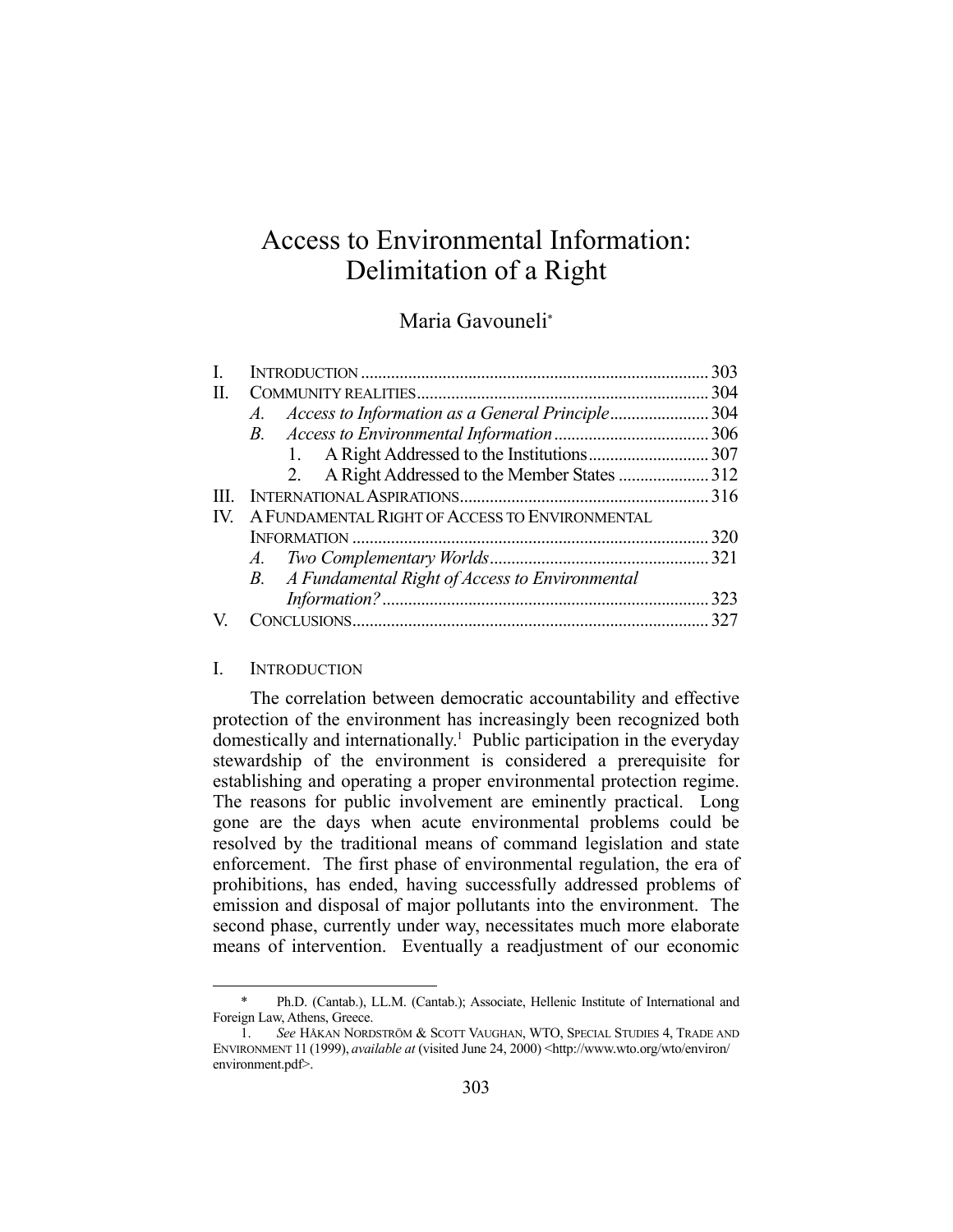and social life towards the integration of environmental concerns will be necessary. In a democratic society such a task cannot be undertaken, let alone brought to fruition, without the effective involvement of an informed and proactive citizenry. Access to environmental information—accurate, current, relevant and complete information—thus becomes an indispensable tool for the development and implementation of environmental policies.<sup>2</sup>

 The importance of citizen participation was realized early in the evolution of environmental law, although this was possible only in the context of highly organized structures that would contain the tension between citizen participation in the decision-making process and the ingrained state characteristics of confidentiality and secrecy. It was no accident that the first examples of such legislation are found in European Community (Community or EC) law. The Member States of the Community met all the requirements for citizen involvement and had all the administrative reflexes to preclude "excessive" messing about with the process of government.<sup>3</sup> Most recently, the international community, albeit at the regional level, was able to agree on similar rules of access to environmental information.<sup>4</sup> Underlying such normative developments is a reluctant yet constant movement toward the elaboration of the right to access to such information as an essential parameter to the slowly evolving human right to a decent environment.<sup>5</sup>

## II. COMMUNITY REALITIES

#### *A. Access to Information as a General Principle*

 Transparency in the decision-making process and free access to documents are among the primary tools available to the European Community, and the European Union (the Union) at large, in order to redress the balance of their legitimacy.<sup>6</sup> As the Community evolved from an international organization<sup>7</sup> to a major exercise of integration

 <sup>2.</sup> *See* Cliona Kimber, *Access to Justice and Freedom of Environmental Information*, 1997 EUR.BUS. L.REV*.* 157.

 <sup>3.</sup> *See infra* Part II.

 <sup>4.</sup> *See infra* Part III.

 <sup>5.</sup> *See infra* Part IV.

 <sup>6.</sup> *See* Gráinne de Búrca, *The Quest for Legitimacy in the European Union*, 59 MODERN L.REV. 349 (1996).

In fact, three organizations were created: the European Coal and Steel Community (ECSC) was created in 1952, and the European Economic Community (EEC) and the European Atomic Energy Community ("Euratom") were created in 1958.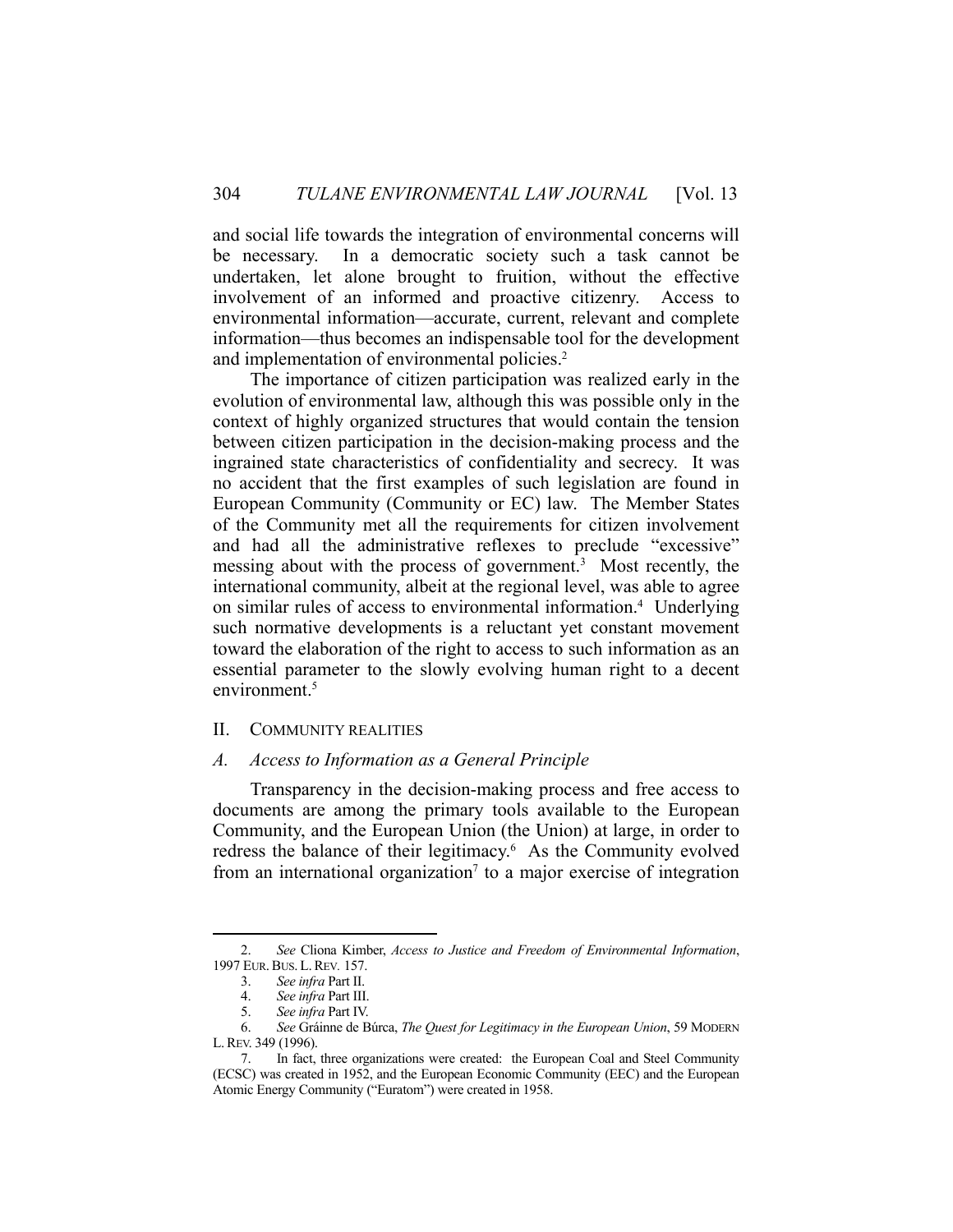into a supranational entity, ${}^{8}$  the democratic deficit of the whole enterprise was increasingly brought to the fore. Such considerations led to a number of adjustments in the Treaty on European Union<sup>9</sup> (TEU) and especially in the Treaty of Amsterdam, $10$  which amended Article 1 of the TEU to a single phrase setting out the objectives of the Union for the next century: "This Treaty marks a new stage in the process of creating an ever closer union among the peoples of Europe, in which decisions are taken as openly as possible and as closely as possible to the citizen."<sup>11</sup> Transparency<sup>12</sup> and subsidiarity<sup>13</sup> were thus created fundamental principles of Community law14 and the institutions were supposed to proceed accordingly.

 A more specific individual right of access to Community documents is included in Article 255 of the Treaty establishing the European Community (the EC Treaty), as amended in Amsterdam: "Any citizen of the Union, and any natural or legal person residing or having its registered office in a Member State, shall have a right of access to European Parliament, Council and Commission documents ...."<sup>15</sup> The practicalities of implementation, regarding in particular Council of the European Communities documents, are further elaborated upon in Article 207(3) of the EC Treaty, which ultimately leaves the Council as the final arbiter of what can and cannot be made

 <sup>8.</sup> For a delightful overview of the growth of the Community, see Philip Allott, *The Crisis of European Constitutionalism: Reflections on the Revolution in Europe*, 34 COMMON MKT. L. REV. 439 (1997). *See also* J.H.H. WEILER, THE CONSTITUTION OF EUROPE—DO THE NEW CLOTHES HAVE AN EMPEROR? (1999) (discussing how European integration has led to a disempowerment in status as citizens).

 <sup>9.</sup> Treaty on European Union, Feb. 7, 1992, O.J. (C 191) (1992), 31 I.L.M. 247 (1992) [hereinafter TEU] (renaming the EEC simply the "European Community" and creating a new entity, the European Union).

 <sup>10.</sup> Treaty of Amsterdam, Amending the Treaty on the European Union, the Treaties establishing the European Communities and certain related acts, Oct. 2, 1997, 1997 O.J. (C 340) [hereinafter Treaty of Amsterdam]. The Treaty of Amsterdam renumbered the articles of the founding treaties and this paper will follow the new enumeration.

 <sup>11.</sup> TEU, *supra* note 9, art. 1.

 <sup>12.</sup> *See* Deirdre Curtin & Herman Meijers, *The Principle of Open Government in Schengen and the European Union: Democratic Retrogression?*, 32 COMMON MKT. L. REV. 391 (1995); *see also* Pierre Bischoff, *L'information du Secteur Public en Europe: Accès, Diffusion et Exploitation*, 432REVUE DU MARCHE COMMUN ET DE L'UNION EUROPEENNE 620 (1999).

 <sup>13.</sup> A protocol on the principles of subsidiarity and proportionality was also attached to the EC Treaty by the Treaty of Amsterdam. *See* Treaty of Amsterdam, *supra* note 10, at 105; *see also* PAUL CRAIG & GRÁINNE DE BÚRCA, EC LAW: TEXT, CASES AND MATERIALS 124-26 (2d ed. 1998); T.C. HARTLEY, THE FOUNDATIONS OF EUROPEAN COMMUNITY LAW 111-13 (4th ed. 1998).

 <sup>14.</sup> *See* CRAIG & DE BÚRCA, *supra* note 13, at 368-71 (regarding the principle of transparency).

 <sup>15.</sup> Consolidated Version of the Treaty Establishing the European Community, Oct. 11, 1997, art. 255, O.J. (C 340) [hereinafter EC Treaty].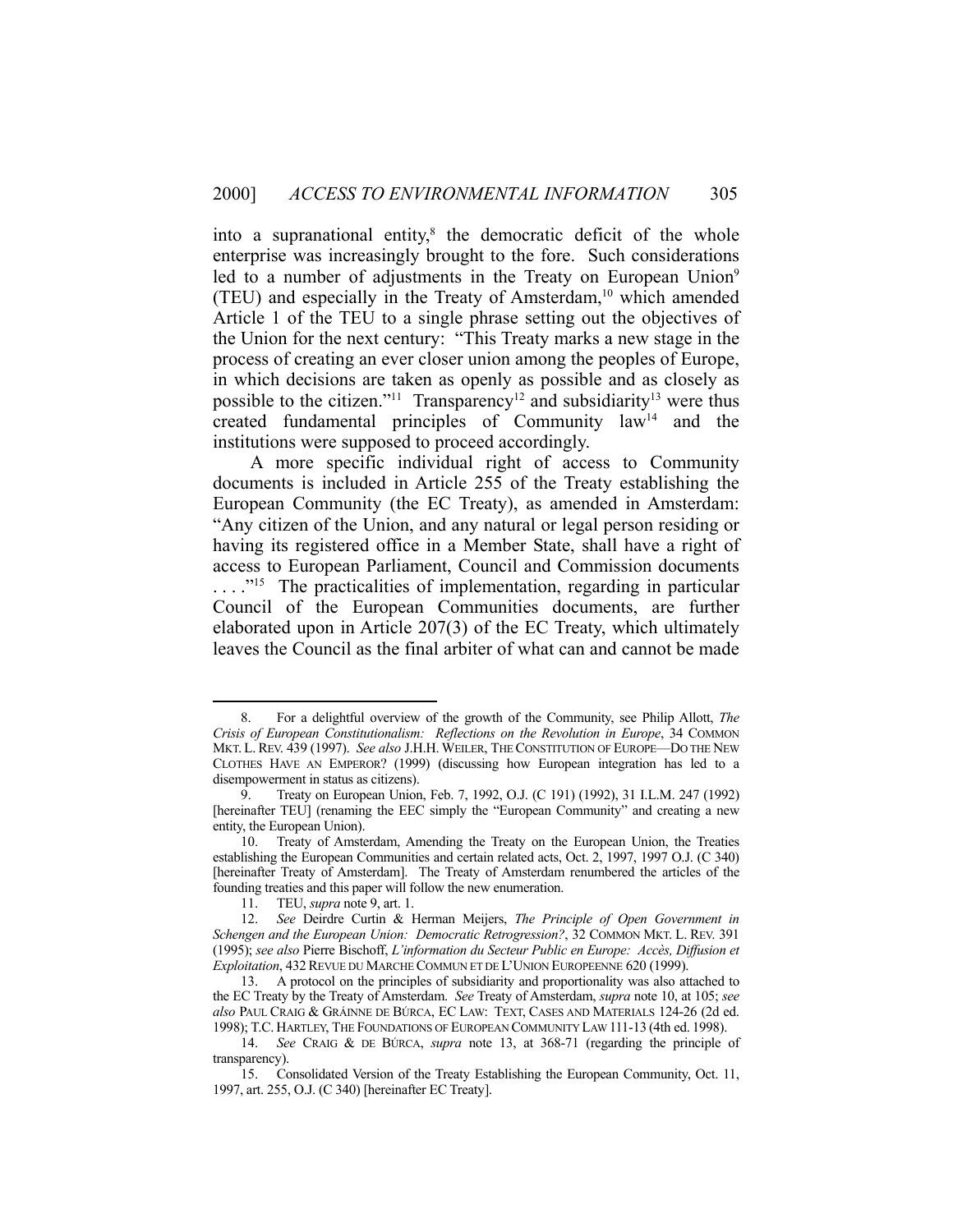public.16 In a typically democratic fashion, however, the activities of the Council in its legislative capacity, including results of votes, explanations of votes, and minutes, shall be made public.<sup>17</sup> The same applies to activities undertaken in the context of both the second pillar of the Union, the common foreign and security policy,<sup>18</sup> and the third pillar, police and judicial cooperation.<sup>19</sup> To a certain extent, this provision complements the right of every European citizen to petition any European institution,<sup>20</sup> in any of the official languages of the Community, $2<sup>1</sup>$  and have an answer in the same language. $2<sup>2</sup>$ 

#### *B. Access to Environmental Information*

 Although the link between access to environmental information and effective protective action was recognized long before the Community felt obligated to safeguard its democratic principles through transparent administration, there is still no comprehensive legal regime for environmental information held by public authorities. Acknowledging the fact that a fundamental right of access to administrative information is contained in the domestic legislation of all EC Member States, the Community began to regulate public participation in environmental decision-making at an early stage. Indeed, the most convincing evidence for the widespread acceptance of such regulation on the domestic level is arguably to be found in the long period during which Council Directive  $90/313/EEC<sub>3</sub><sup>23</sup>$  on access to information relating to the environment, was kept away from the august halls of the Court of Justice of the European Communities (the European Court of Justice or the ECJ).<sup>24</sup>

 The contrast at the Community level could not be greater. No specific legislation regarding environmental information exists even today; thus, the right to access to environmental information is left subject to the trials and tribulations of a general right of access to

 <sup>16.</sup> *See id.* art. 207(3).

 <sup>17.</sup> *See id.*

 <sup>18.</sup> *See* TEU, *supra* note 9, art. 28.

 <sup>19.</sup> *See id*. art. 41.

 <sup>20.</sup> *See* EC Treaty, *supra* note 15, art. 19.

 <sup>21.</sup> The official languages are Danish, Dutch, English, Finnish, French, German, Greek, Irish, Italian, Portuguese, Spanish and Swedish. *See id.* art. 314.

 <sup>22.</sup> There is a precedent in Regulation 1408/71, which allows the social security claimant to correspond with the social security administrations of all member states in any Community language. *See* Andrea Biondi, *The Flexible Citizen: Individual Protection After the Treaty of Amsterdam*, 5(2) EUR. PUB. L. 257-58 (1999).

 <sup>23. 1990</sup> O.J. (L 158) 56.

 <sup>24.</sup> *See* discussion *infra* Part II.B.2.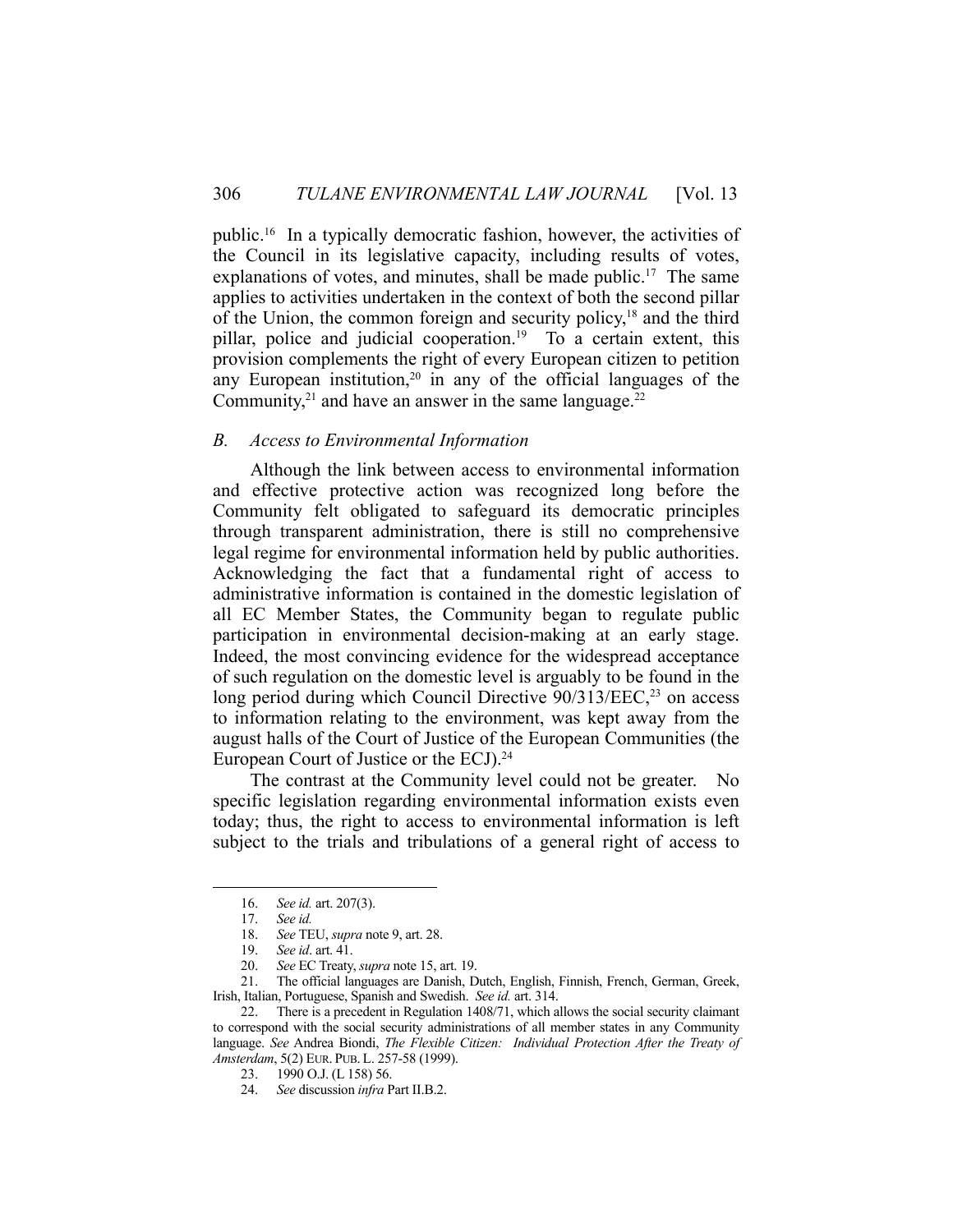information held by the Community institutions.<sup>25</sup> The European Court of Justice has had occasion to review these hesitant advances on a number of occasions, although never in the context of environmental information.26 Yet, European Commission (Commission) statistics reveal that almost one fifth of all requests for information refer directly to environmental concerns or entail environmental repercussions.<sup>27</sup> Thus, the conclusions reached by the Court, upon examination of the existing rules and their interpretation, remain valid for delimiting a right of access to environmental information in the Community.

## 1. A Right Addressed to the Institutions

 The inclusion in the founding treaties of provisions recognizing the right of information as an essential prerequisite of effective democratic participation in the decision-making process is certainly significant. However, in practice, little has changed in the everyday workings of Community organs. The right of access applies only to European Parliament, Council, and Commission documents, thus allowing the great bulk of paperwork generated by a bevy of institutions, specialized bodies, and administrative agencies to evade public scrutiny. Despite the expressed recommendation of the European Ombudsman,<sup>28</sup> that all these institutions adopt rules on public access to their documents, the situation has not been

 <sup>25.</sup> *See* discussion *infra* Part II.B.1.

 <sup>26.</sup> However, one such case before the ECJ was initiated by two environmental organizations in a long saga of confrontation with Community organs over the protection of the Burren National Park in Ireland. The British Branch of the World Wide Fund for Nature and An Taisce, the National Trust for Ireland, challenged a decision by the Irish authorities to construct an interpretative visitors center in the middle of the Burren National Park using EC structural funds. *See* Case C-325/94, An Taisce & World Wide Fund U.K. v. Commission, 1996 E.C.R. I-3727, *aff'g* Case T-461/93, 1994 E.C.R. II-733; *see also* Diana Comijs, *Individual Legal Protection under the Structural Funds*, 2 MAASTRICHT J. OF EUR. & COMP. L. 187 (1995) (reviewing the ECJ's 1994 decision).

 <sup>27.</sup> *See* Silvia Schikhof, *Access to (Environmental) Information*, 4 MAASTRICHT J. OF EUR. & COMP. L. 386, 387 (1997).

 <sup>28.</sup> The Ombudsman is an independent officer appointed by the European Parliament. His task is to receive complaints from every citizen alleging maladministration in the activities of any Community institution or body, notify accordingly the competent authority, and report the outcome of such intervention to both the European Parliament and the authority concerned. *See* EC Treaty, *supra* note 15, art. 195; *see also* A. Pliakos, *Le Médiateur de l'Union Européenne*, CAHIERS DE DROIT EUROPEEN 563 (1994); Konstantinos Magliveras, *Best Intentions but Empty Words: The European Ombudsman*, 20 EUR. L. REV. 401 (1995) (evaluating the Ombudsman's powers and duties).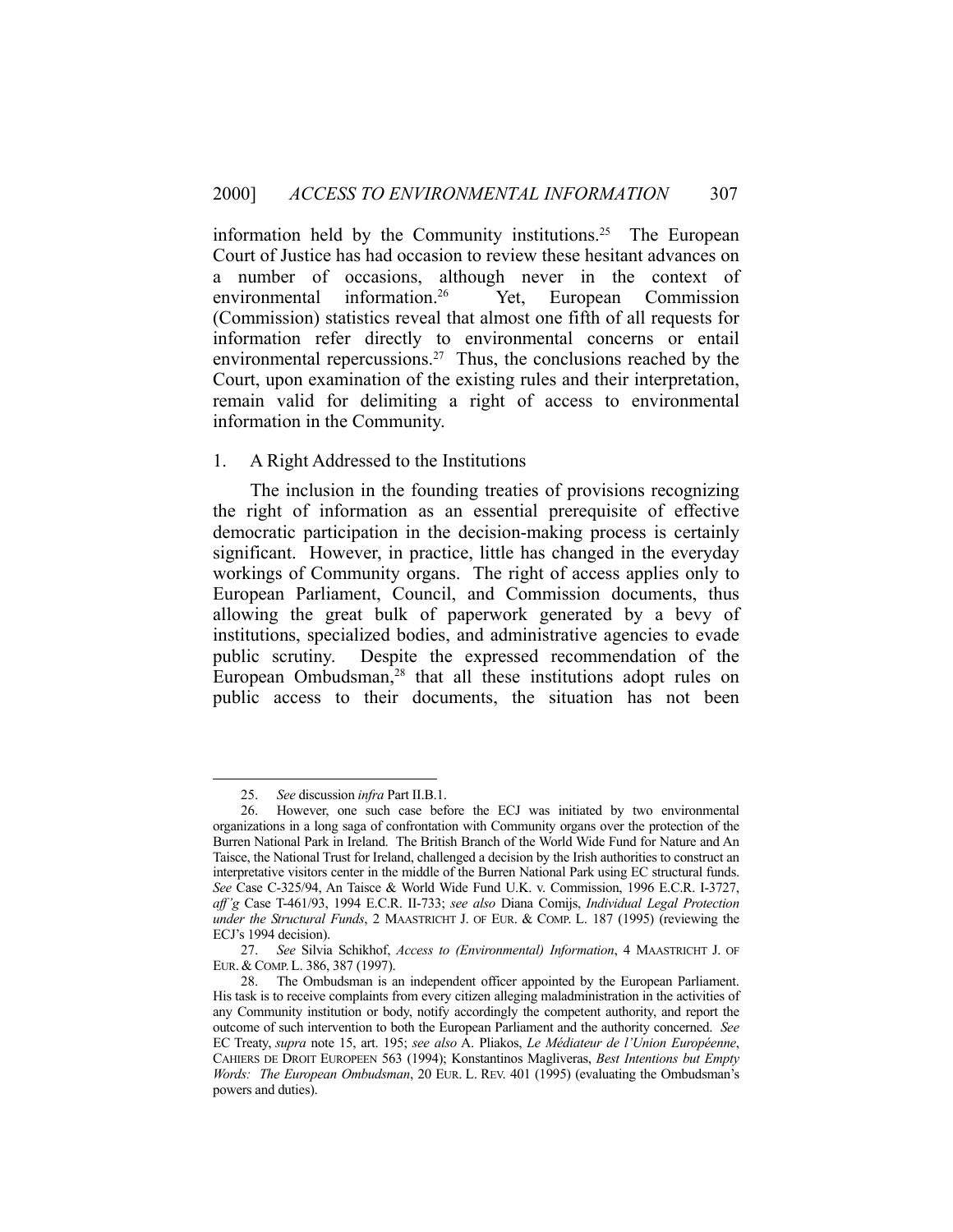redressed.29 Such rules remain essentially voluntary in nature and are not intended to have any legal effect.30

 There is of course a precedent for the above. In the build-up towards the express "constitutional" recognition of a right of access, the Commission was instructed, in Declaration 17 attached to the Final Act of the TEU, to carry out a comparative survey on the rules governing public access to information in the EC Member States.31 The ensuing communication<sup>32</sup> served as the basis for the development of a Code of Conduct adopted by the Council and the Commission, which regulated access to their respective documents.<sup>33</sup> The Code was implemented by Council Decision 93/731/EC<sup>34</sup> and Commission Decision 94/90/ESCS/EC/Euratom<sup>35</sup> respectively. It is expected that the Rules of Procedure, prescribed in Article 255 of the EC Treaty, will follow the same pattern.

 The Code of Conduct is based on the general principle that the public will have the widest possible access to documents held by the Commission and the Council "with a view to strengthening the democratic character of the Community institutions and the trust of the public in the administration."36 Documents are broadly defined as "any written text, whatever its medium, which contains existing data

 <sup>29.</sup> *See* Special Report of the European Ombudsman to the European Parliament Following the Own-initiative Inquiry into Public Access to Documents, 616/PUBAC/F/IJH, 1998 O.J. (C 44) 9; *see also* Peter Gjerhoeff Bommer, *The European Ombudsman: A Novel Source of Soft Law in the European Union*, 25 EUR. L. REV. 39 (2000).

 <sup>30.</sup> *But see* Case C-58/94, Netherlands v. Council, 1996 E.C.R. I-2169, 2198. *See generally* Jos Jansen, *Recent Developments on Access to Environmental Information: Transparency in Decision-Making*, 7 EUR. ENVTL. L.REV. 268-76 (1998).

 <sup>31.</sup> *See* TEU, *supra* note 9, Declaration On the Right of Access to Information, 31 I.L.M. 247 (1992). The Declaration on Transparency provides:

The Conference considers that transparency of the decision-making process strengthens the democratic nature of the institutions and the public's confidence in the administration. The Conference accordingly recommends that the Commission submit to the Council no later than 1993 a report on measures designed to improve the public access to the information available to the institutions.

*Id.* at 367.

 <sup>32.</sup> *See* Commission Communication to the Council, the Parliament and the Economic and Social Committee on Public Access to the Institutions' Documents, 1993 O.J. (C 156) 5.

 <sup>33.</sup> *See* Code of Conduct 93/730/EC concerning Public Access to Council and Commission Documents, 1993 O.J. (L 340) 41.

 <sup>34. 1993</sup> O.J. (L 340) 43.

 <sup>35. 1994</sup> O.J. (L 46) 58.

 <sup>36.</sup> Case T-309/97, Bavarian Lager Co. v. Commission, [1999] 3 C.M.L.R. 544, 545 (regarding Commission Decision 94/90); *see also* Case T-174/95, Svenska Journalistförbundet v. Council, 1998 E.C.R. II-2289, 2290 (finding that objective of Council Decision 93/731 is to give wide access to citizens).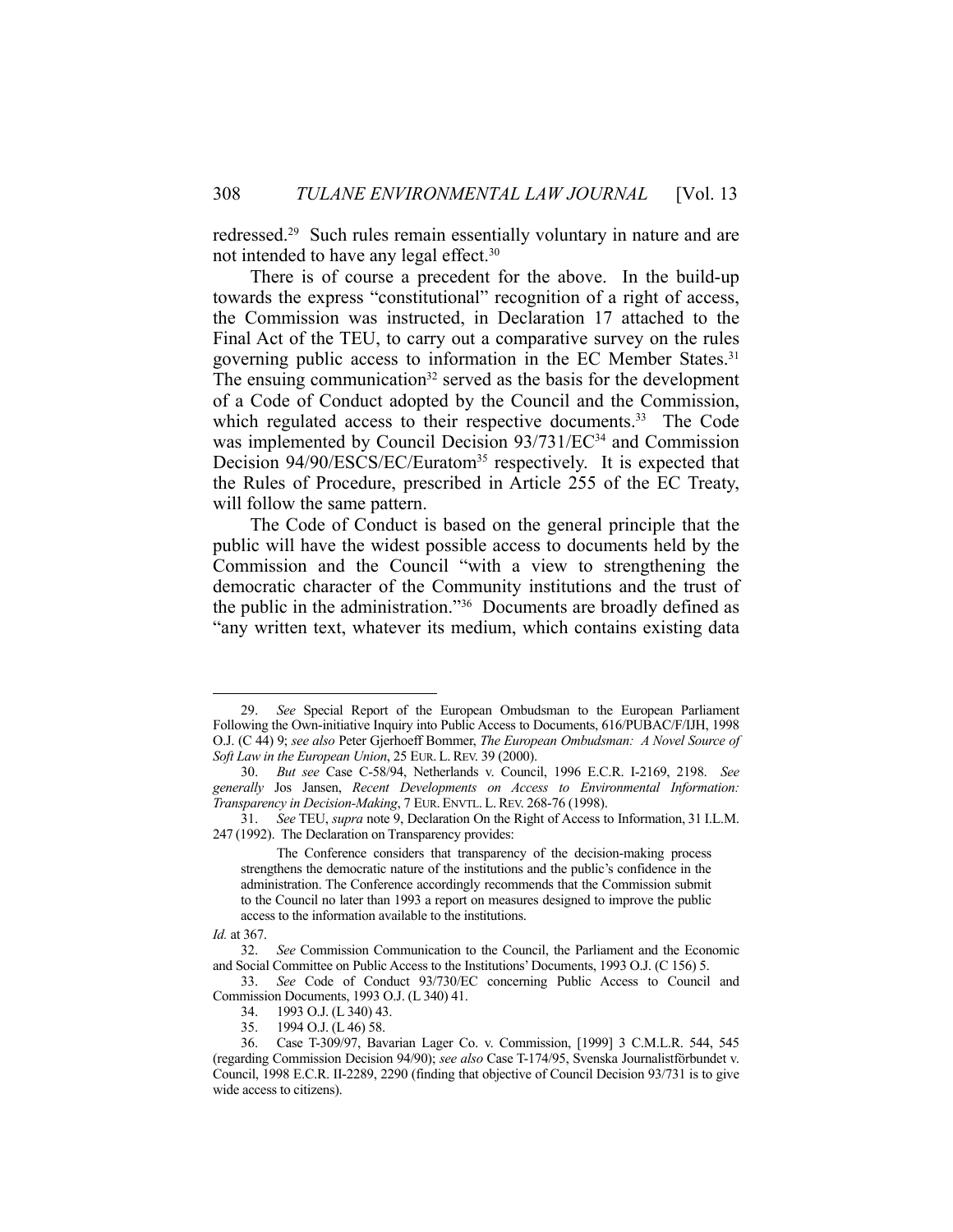and is held by the Commission or the Council."37 The use of the term "held," rather than "created," implies that the Community organs, and also, acting in the second and third pillars, the Union organs, are obligated to make available to the public any documents which have been forwarded to them by other sources, unless confidentiality was expressly requested.<sup>38</sup> Indeed, Declaration 35 attached to the Treaty of Amsterdam specifically provides that an EC Member State will be allowed to request that the Commission or the Council not disclose a document originating from that state to a third party without its prior agreement.39 The European Ombudsman has already indicated that he will not allow an extension of this power to the other institutions.<sup>40</sup>

 The Court of First Instance of the European Communities (the Court of First Instance or the CFI) has further extended the application of the decisions implementing the Code of Conduct to all documentation held by the Community institutions, irrespective of their content.41 The issue has been examined with respect to documents referring to the common foreign and security policy under Title V, the judicial review of which is expressly excluded from the jurisdiction of the ECJ.42 In *Hautula v. Council*, the Court of First Instance, considering Article 207(3) of the EC Treaty to be the legal basis for Council Decision 93/731 (and presumably Commission Decision 94/90 as well), held that, in view of the provision of Article 28 of the TEU, and "in the absence of provisions to the contrary,"43 documents relating to Title V fall within the regulatory ambit of the access to information decisions.44

 In widening the principle's application, the Court of First Instance has repeatedly stressed that all exceptions to public access must be narrowly construed "so as not to frustrate application of the general principle of giving the public 'the widest possible access to

 <sup>37.</sup> *Bavarian Lager Co.*, [1999] 3 C.M.L.R. at 547 (citing Code of Conduct 93/730/EC concerning Public Access to Council and Commission Documents, 1993 O.J. (L 340) 41).

 <sup>38.</sup> *See* EC Treaty, *supra* note 15, art. 255(3). Note, however, that Article 255 of the EC Treaty refers only to institution documents, thus extending its protection only to Communityproduced documentation. *See id.*

 <sup>39.</sup> *See* Treaty of Amsterdam, *supra* note 10, Declaration No. 35.

 <sup>40.</sup> *See* Jacob Söderman, Rapport général, *Le Citoyen, l'Administration et le Droit Européen*, vol. III, XVIII FIDE Conference, 1998, 313.

 <sup>41.</sup> Actions for judicial review under article 230 of the EC Treaty brought by private individuals or companies, but not by Community institutions or Member States, fall under the jurisdiction of the Court of First Instance. *See* Council Decision 88/591, 1989 O.J. (C 215) 1, *as amended by* Council Decision 93/350, 1993 O.J. (L 144) 21.

 <sup>42.</sup> *See* TEU, *supra* note 9, art. 46.

 <sup>43.</sup> Case T-14/98, Heidi Hautala v. Council, [1999] 3 C.M.L.R. 528, 536.

 <sup>44.</sup> *See id.* at 536 (citing Case T-174/95, Svenska Journalistförbundet v. Council, 1998 E.C.R. II-2289, 2316).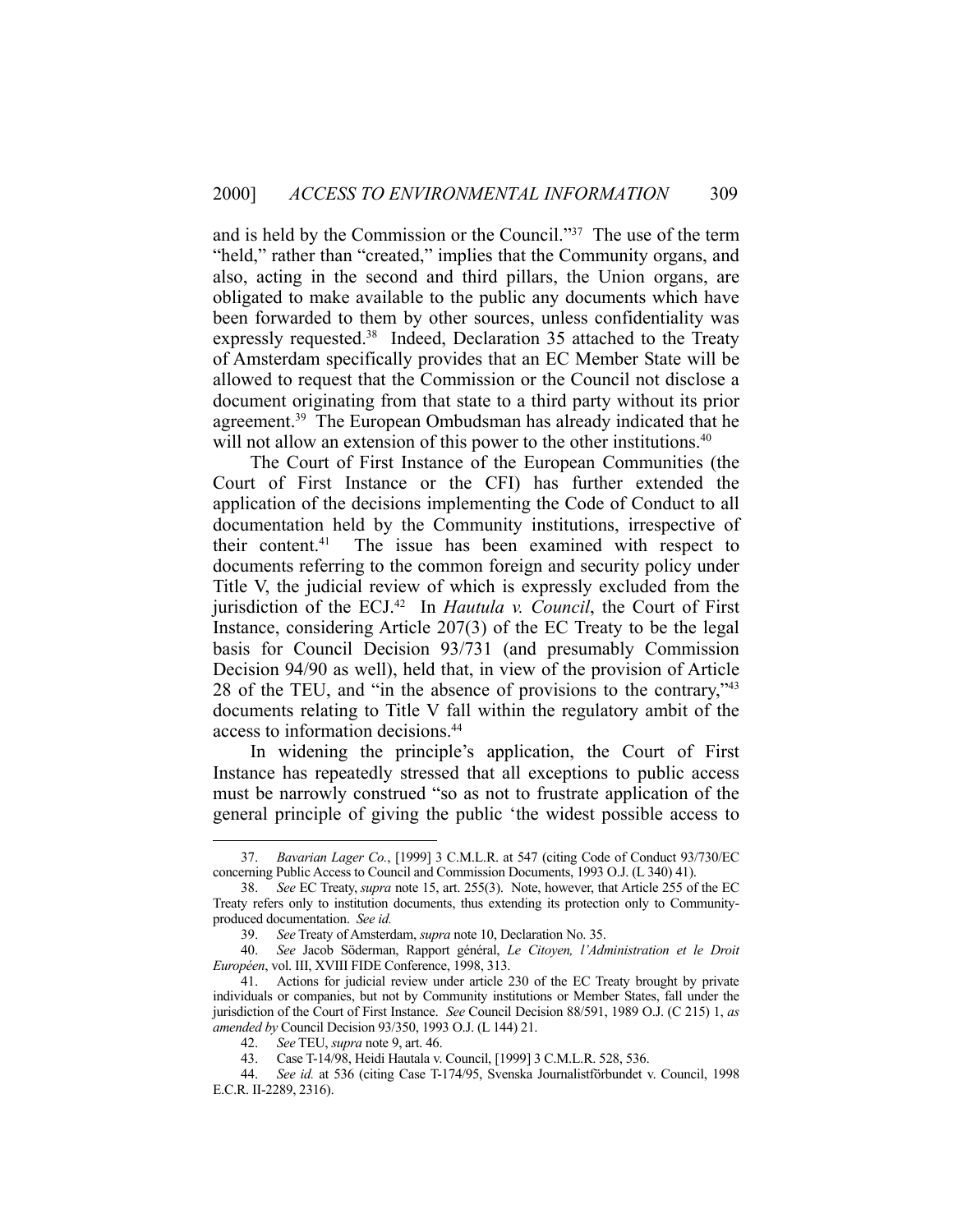documents.<sup>"45</sup> Arguably, even discretionary decisions of the competent organs should err on the side of access rather than its denial. The CFI has even indicated a preference for allowing partial access, because the important element is the information contained in a specific document and not the document as such.<sup>46</sup>

 Article 4 of the Code of Conduct provides for two categories of public access exceptions: (1) mandatory exceptions purporting to protect the interests of the general public or third parties and (2) discretionary exceptions protecting exclusively the interests of the Community.47 Under the public interest exception, an institution will refuse access to any document where disclosure could undermine: (1) the protection of the public interest (public security, international relations, monetary stability, court proceedings, inspections, and investigations); (2) the protection of the individual and his or her privacy; (3) the protection of commercial and industrial secrecy; and (4) the protection of confidentiality as requested by the natural or legal persons that supplied the information or as required by the legislation of the Member State that supplied the information.<sup>48</sup> In addition, under the confidentiality exception, an institution may refuse access in order to protect its interest in the confidentiality of its proceedings.49

 Under either exception, the institution must decide, in light of information available to it at the time, whether the disclosure of a particular document is likely to undermine the interests meriting protection. Thus, although the CFI has indicated that "the confidentiality which the Member States are entitled to expect of the Commission in ... circumstances [involving the possible opening of an infringement procedure] warrants ... a refusal of access to [relevant] documents,"50 it made clear in the case of *Bavarian Lager* that not all documents linked to infringement proceedings are automatically covered by the public interest exception.<sup>51</sup>

 <sup>45.</sup> Case T-309/97, Bavarian Lager Co. v. Commission, 3 C.M.L.R. 544, 555; *see also* Case T-105/95, World Wide Fund U.K. v. Commission, 1997 E.C.R. II-313, 343; Case T-83/96, Gerard van der Wal v. Commission, 1998 E.C.R. II-545, 563; Case T-124/96, Interporc v. Commission, 1998 E.C.R. II-231, 247.

 <sup>46.</sup> *See Heidi Hautala*, 3 C.M.L.R. at 543.

 <sup>47.</sup> *See* Commission Decision 93/731/EC, 1993 O.J. (L 340) 43.

 <sup>48.</sup> *See id.*

 <sup>49.</sup> *See id.*

 <sup>50.</sup> *World Wide Fund U.K.*, 1997 E.C.R. at 345; *see also* Madeleine de Leeuw, *WWF (UK) v. Commission of the European Communities*, 3 EUR. PUB. L. 339, 346 (1997).

 <sup>51.</sup> *See Bavarian Lager Co.*, 3 C.M.L.R. at 556.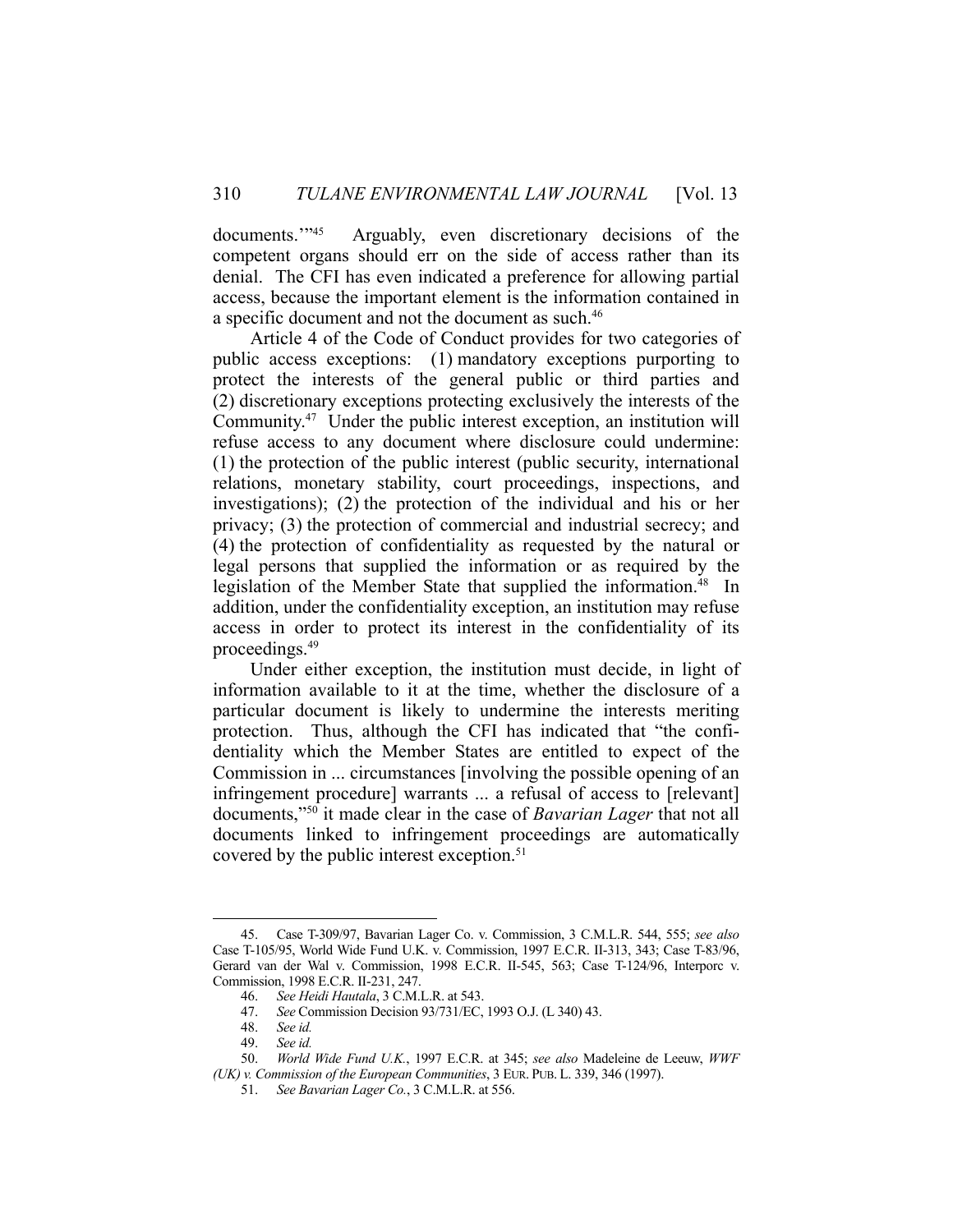The margin of appreciation with regard to the second exception is naturally wider, although the institution is again obligated to seek a balance between the citizen's interest in obtaining access to this particular information and the institution's interest in maintaining the confidentiality of its internal proceedings.<sup>52</sup> The Court of First Instance, however, has made it abundantly clear that any person may request access to any Commission or Council document without being required to give his reasons for such a request.<sup>53</sup> Moreover, in further compliance with their general duty to justify their actions, the Community institutions are obligated to give their reasons for any refusal.54 In both *World Wide Fund*55 and *Interporc*, 56 the CFI annulled decisions of the Commission refusing access to its documents, concluding that the Commission provided inadequate reasons for such refusal.57

 The general and vague nature of the exceptions to access allowed by the Code of Conduct has been cause for concern on the part of interested parties, especially environmental organizations. The relevance of access to environmental information is particularly relevant to infringement proceedings. Noncompliance with environmental regulations is usually brought to the attention of the Commission by private parties through the complaint procedure. Upon a finding of noncompliance, the Commission then engages in correspondence with the Member State with a view to having the situation redressed or otherwise to initiate proceedings under Article 226 of the EC Treaty.<sup>58</sup> The final decision rests entirely upon the discretion of the Commission. If the Court does not intervene, restricting the application of the confidentiality exception and allowing the relevant documentation—and thus any commitments

 <sup>52.</sup> *See* Case T-194/94, John Carvel & Guardian Newspaper Ltd. v. Council, 1995 E.C.R. II-2765, 2766; *see also* E. Chiti, *Further Developments of Access to Community Information: Kingdom of the Netherlands v. Council of European Union*, 2 EUR. PUB. L. 563-69 (1996); K. Armstrong, *Citizenship of the Union? Lessons from Carvel and the Guardian,* 58 MOD. L. REV. 582 (1996).

 <sup>53.</sup> *See John Carvel & Guardian Newspaper Ltd.*, 1995 E.C.R. at 2766.

 <sup>54.</sup> *See* EC Treaty, *supra* note 15, art. 253.

 <sup>55.</sup> Case T105/95, World Wide Fund U.K. v. Commission, 1997 E.C.R. II-1.

 <sup>56.</sup> Case T-124/96, Interporc v. Commission, 1998 E.C.R. II-231.

 <sup>57.</sup> *See World Wide Fund U.K.*, 1997 E.C.R. II-1; *Interporc*, 1998 E.C.R. II-231.

 <sup>58.</sup> Article 226 of the EC Treaty reads as follows:

If the Commission considers that a Member State has failed to fulfil an obligation under this Treaty, it shall deliver a reasoned opinion on the matter after giving the State concerned the opportunity to submit its observations. If the State concerned does not comply with the opinion within the period laid down by the Commission, the latter may bring the matter before the Court of Justice.

EC Treaty, *supra* note 15, art. 226.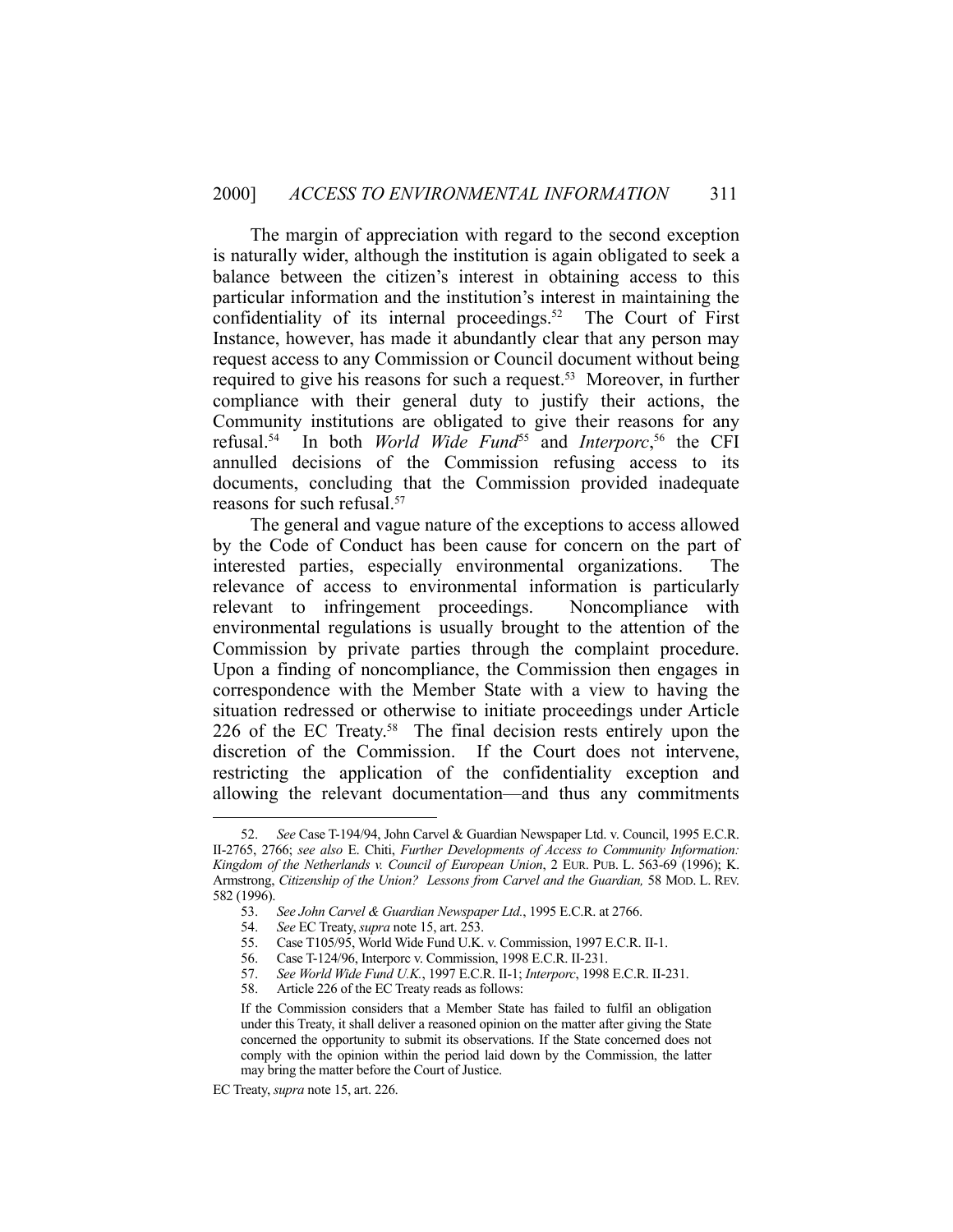undertaken by the Member State—to be released into the public domain, the private individuals who have started the whole process have no other means of reviewing the outcome of their efforts. Given the clear refusal of the ECJ to entertain even a slight relaxation of the very strict *locus standi* rules,<sup>59</sup> which allow public interest litigation in environmental matters,<sup>60</sup> the importance of access to information is commensurably increased.<sup>61</sup>

#### 2. A Right Addressed to the Member States

 The link between access to information and judicial guarantees of environmental protection was acknowledged in the preamble of Council Directive 90/313/EEC (the Directive) on access to information relating to the environment.62 The Directive safeguards the right of citizens to request access to information held by public authorities in the EC Member States.<sup>63</sup>

 According to Article 1 of the Directive, its aim is to "ensure freedom of access to, and dissemination of, information on the environment held by public authorities."64 Consequently, Member States are required to perform a dual task. They are to: (1) provide individuals with environmental information upon request and (2) make available general information on the state of the environment voluntarily.65 The conditions under which information is made

 <sup>59.</sup> *See* Case C-321/95 P, Stichting Greenpeace Council (Greenpeace Int'l) & Others v. Commission, [1998] 3 C.M.L.R. 1; *see also* Case T-585/93, Stichting Greenpeace Council & Others v. Commission, 1995 E.C.R. II-2205; Frédérique Berrod, *Case C-321/95 P,* Stichting Greenpeace Council (Greenpeace International) and others v. Commission, *Judgment of 2 April 1998, ECR [1998] I-1651. Order of the Court of First Instance in Case T-585/93,* Stichting Greenpeace Council (Greenpeace International) and others v. Commission, *[1995] ECR II-2205*, 36 COMMON MKT. L. REV. 635 (1999); Silvia Schikhof, *Direct and Individual Concern in Environmental Cases: The Barriers to Prospective Litigants*, 7 EUR. ENVTL. L. REV. 276 (1998) (arguing that a strict approach to standing is detrimental to the protection of the environment); V. Christianos & S. Meintanopoulos, *L'Action Populaire Environnementale du Droit Communautaire N'est Pas Pour Demain*, 51 REVUE HELLENIQUE DE DROIT INTERNATIONAL 603- 09 (1998).

 <sup>60.</sup> *See, e.g.*, PUBLIC INTEREST LITIGATION BEFORE EUROPEAN COURTS (Hans-W. Micklitz & Norbert Reich eds., 1996); Philippe Sands, *Access to Environmental Justice in the European Community: Principles, Practice and Proposals*, 3 REV. OF EUR. COMMUNITY & INT'L ENVTL L. 206, 208-13 (1994) (discussing the restrictions on *locus standi* requirements).

 <sup>61.</sup> *See* Sionaidh Douglas-Scott, *Environmental Rights in the European Union: Participatory Democracy or Democratic Deficit?*, *in* HUMAN RIGHTS APPROACHES TO ENVIRONMENTAL PROTECTION, 109, 109-28 (A. Boyle & M. Anderson eds., 1996).

 <sup>62. 1990</sup> O.J. (L 158) 56; *see also* Ludwig Krämer, *La Directive 90/313/CEE sur l'Accès à L'information en Matière d'Environnement: Genèse et Perspectives d'Application*, REVUE DU MARCHE COMMUN 866 (1991).

 <sup>63.</sup> *See id*.

 <sup>64.</sup> *Id.* art. 1.

 <sup>65.</sup> *See id.*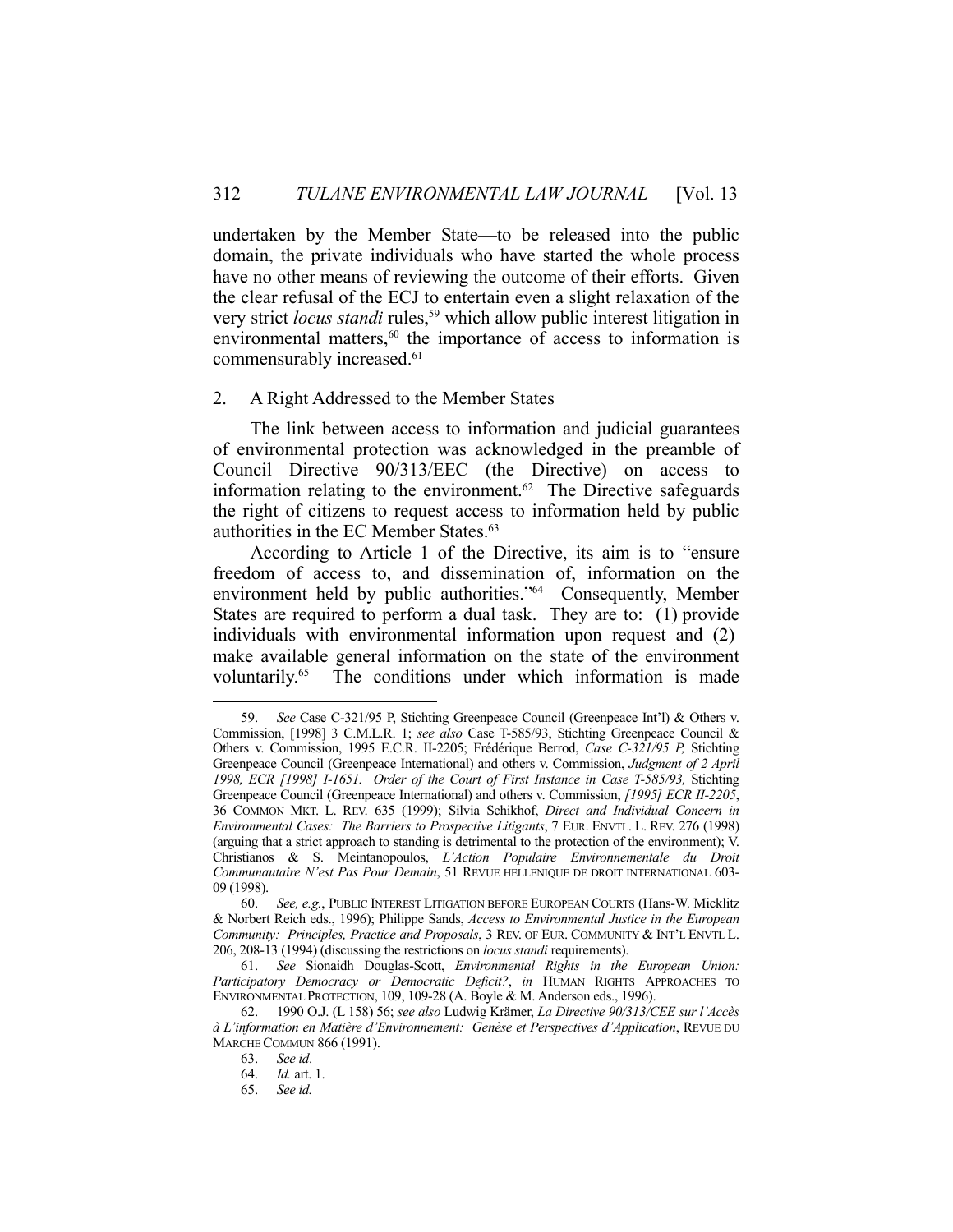available on request are laid down in Articles 3 through 6 of the Directive. Thus, information shall be freely available to those who submit such requests without having to prove an interest.<sup>66</sup> Indeed, the Council has rejected the suggestion put forth by the Economic and Social Committee that the applicant be obligated to state reasons for seeking the information requested. $67$  However, the Directive includes an extensive and vague list of exceptions, permitting the Member State to refuse a request for information affecting:

the confidentiality of the proceedings of public authorities, international relations and national defence; public security; matters which are, or have been, *sub judice*, or under enquiry (including disciplinary enquiries), or which are the subject of preliminary investigation proceedings; commercial and industrial confidentiality, including intellectual property; the confidentiality of personal data and/or files; material supplied by a third party without that party being under a legal obligation to do so; material the disclosure of which would make it more likely that the environment to which such material related would be damaged.<sup>68</sup>

Moreover, Article 3(3) provides that "[a] request for information may be refused where it would involve the supply of unfinished documents or data or internal communications, or where the request is manifestly unreasonable or formulated in too general a manner."<sup>69</sup> In light of these numerous exceptions, any competent national administrator should be able to come up with a decent justification to refuse a request. The Member States, in transposing the Directive into their domestic legal orders, have kept all these loopholes and have interpreted them even more broadly.70

 It is probably a sign of the times that in the few occasions the ECJ had an opportunity to review the application of the Directive by national authorities, it showed a distinct tendency to restrict these exceptions and safeguard the principle of general access to environmental information. In the first case brought before it, a preliminary ruling upon reference by the Schleswig-Holsteinisches Oberverwaltungsgericht under Article 234 of the EC Treaty, the ECJ

 <sup>66.</sup> *See id.* art. 3. This is the fundamental difference between general access to administrative information, which in most national legislations is granted only to persons having a legitimate interest, and access to environmental information, which requires no such personal link. *See* Gerd Winter, *Freedom of Environmental Information*, *in* EUROPEAN ENVIRONMENTAL LAW:ACOMPARATIVE PERSPECTIVE 81, 87-88 (Gerd Winter ed., 1996).

 <sup>67.</sup> *See* Case C-217/97, Commission v. Germany, [1999] 3 C.M.L.R. 277, 284 (op. of Advocate General Fennelly).

 <sup>68.</sup> Council Directive 90/313/EEC, 1990 O.J. (L 158) 56, art. 3(2).

 <sup>69.</sup> *Id.* art. 3(3).

 <sup>70.</sup> *See* ACCESS TO ENVIRONMENTAL INFORMATION IN EUROPE: THE IMPLEMENTATION AND IMPLICATIONS OF DIRECTIVE 90/31/EEC (Ralph Hallo ed., 1996).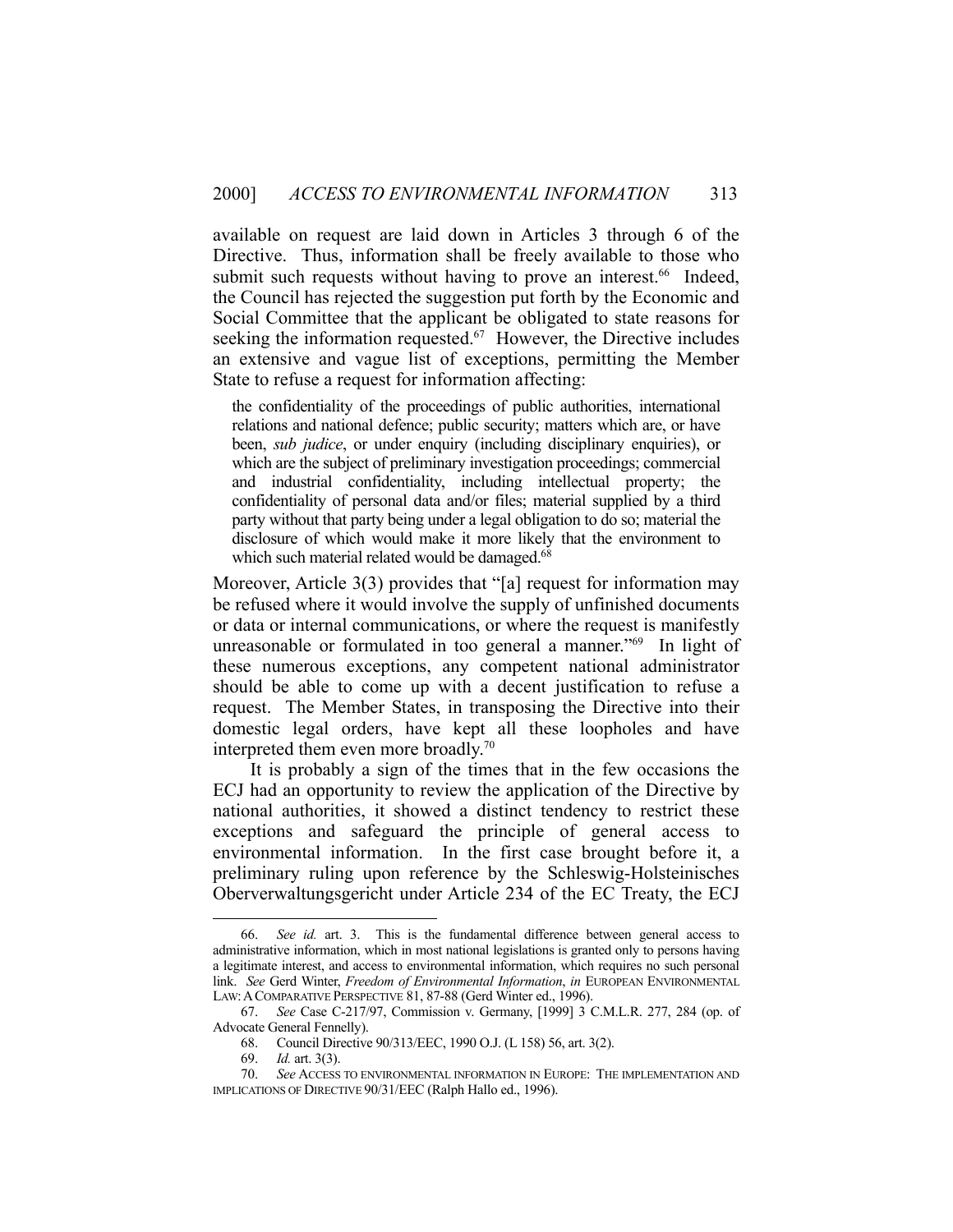considered the aims of the Directive and concluded that the exception of "preliminary investigation proceedings . . . covers exclusively proceedings of a judicial or quasi-judicial nature, or at least proceedings which will inevitably lead to the imposition of a penalty if the offence (administrative or criminal) is established."71 Therefore, an administrative procedure, such as the one included in Article 7(1)(2) of the German *Umweltinformationgesetz*, will fall under the confidentiality exception only if it immediately precedes "contentious or quasi-contentious proceedings and which arises from the need to obtain proof or to investigate a matter" prior to the opening of the actual procedure.72

 In an effort to mitigate extensive derogation from the general rule of access to information, the Directive instructs Member States to supply information even in part, after first removing passages liable to cause injury to the interests protected by the exceptions.<sup>73</sup> The ECJ held that national legislation providing for partial access must be drafted in such a way as to guarantee "in a manner sufficiently clear and precise to ensure compliance with the principle of legal certainty and to enable persons who may submit a request for information to know the full extent of their rights."74 The practicalities of sorting out what is to be kept confidential and what may be released to the public would presumably remain at the discretion of the state authorities. However, the European Court of Justice, while interpreting access to information by Community institutions under the Code of Conduct, has given an indication of the appropriate balance sought. Thus, in the *Hautala* case, the Court of First Instance stated that, in the absence of an express provision for partial access in the Code of Conduct, the competent authority must make every effort to uphold the principle of general access even through partial disclosure.<sup>75</sup> Removal of information liable to cause injury to the interests protected under Article 4 is therefore subject only to the principle of proportionality.76 The Council is required, in the interests of good administration, "in particular cases where the volume of the document or the passages to be removed would give rise to an unreasonable

 <sup>71.</sup> Case C-321/96, Mecklenburg v. Pinneberg, 1998 E.C.R. I-3809, 3835.

 <sup>72.</sup> *Id.* at 3836.

 <sup>73.</sup> *See* Council Directive 90/313/EEC, 1990 O.J. (L 158) 56, art. 3(2).

 <sup>74.</sup> Case C-217/97, Commission v. Germany, [1999] 3 C.M.L.R. 277, 298.

 <sup>75.</sup> *See* Case T-14/98, Hautala v. Council, [1997] 3 C.M.L.R. 528, 542.

 <sup>76.</sup> *See id.*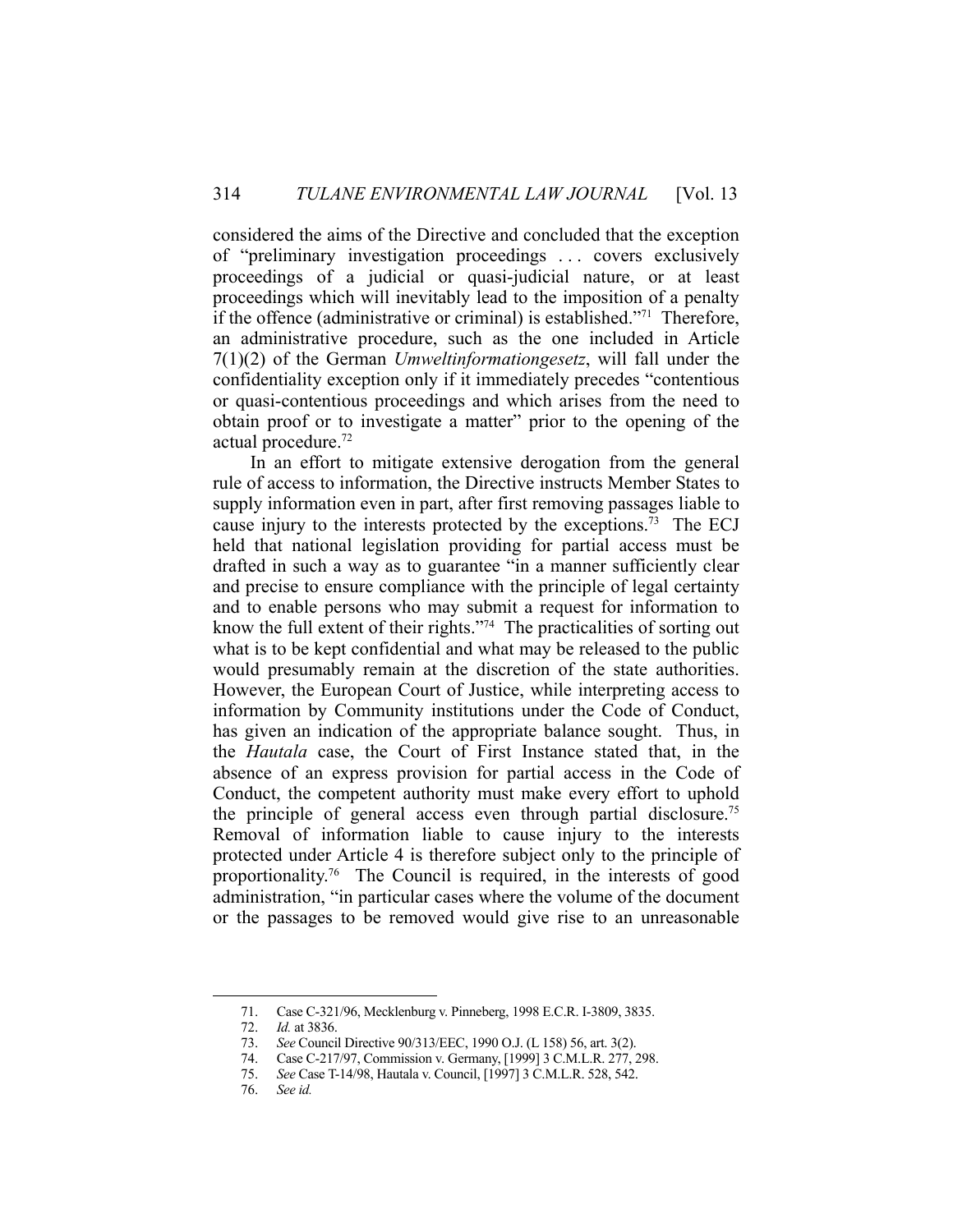amount of administrative work, to balance the interest in public access to those fragmentary parts against the burden of work so caused."77

 For the most part, the same conditions apply to the provision for voluntary disclosure of environmental information by public authorities. Article 7 of the Directive obligates Member States to "take the necessary steps" with a view to ensure that relevant information becomes available in the public domain, mostly through the periodic publication of state-of-the-environment reports.<sup>78</sup> The vague nature of this instruction is justified both by the format of the Directive itself<sup>79</sup> and the administrative peculiarities of each Member State. The existence of several registers where environmental information, often of a very technical nature, is listed constitutes a standard feature of most domestic legal orders. Thus, for example, in the United Kingdom almost all major environmental statutes—the Control of Pollution Act 1974, the Water Resources Act 1991, the Environmental Protection Act 1990, the Environmental Protection Act 1995—have established a separate registry.<sup>80</sup> In Spain, Article 6 of Law  $38/1995^{81}$  stipulates that public authorities shall publish general information on the state of the environment in the form of periodic reports as well as gather and publish information relevant to requests for information received.<sup>82</sup> In Germany, the Federal Environmental Agency also produces both an annual general report and several sectoral ones.<sup>83</sup> The scope of application of the Directive covers

any available information in written, visual, aural or data-base form on the state of water, air, soil, fauna, flora, land and natural sites, and on activities (including those which give rise to nuisances such as noise) or measures adversely affecting, or likely so to affect these, and on activities or measures designed to protect these, including administrative measures and environmental management programmes.<sup>84</sup>

 <sup>77.</sup> *Id.* at 542-43.

 <sup>78.</sup> Council Directive 90/313/EEC, 1990 O.J. (C 137) 47, art. 7.

 <sup>79.</sup> Article 249 of the EC Treaty provides: "A directive shall be binding, as to the result to be achieved, upon each Member State to which it is addressed, but shall leave to the national authorities the choice of form and methods." EC Treaty, *supra* note 15, art. 249.

 <sup>80.</sup> *See* J. Rowan-Robinson et al., *Public Access to Environmental Information: A Means to What End?*, 9 J. OF ENVTL. L. 19 (1996).

 <sup>81.</sup> Ley 38/1995 de 12 de diciembre sobre el derecho de acceso a la información en materia de medio ambiente, Boletin Oficial del Estado 297, 13 diciembre 1995, 35708 (Spain).

 <sup>82.</sup> *See* María de la Torre & Cliona Kimber, *Access to Information on the Environment in Spain*, 6 EUR. ENVTL. L. REV. 53, 59 (1997).

 <sup>83.</sup> *See* Umweltinformationsgesetz, v.8.7.1994 (BGBl. I S. 1490); *see also* Schomerius et al., *Umweltinformationsgesetz: Kommentar*, (Nomos Verlag 1995).

 <sup>84.</sup> Council Directive 90/313/ECC, 1990 O.J. (L 158) 56, art. 2(a).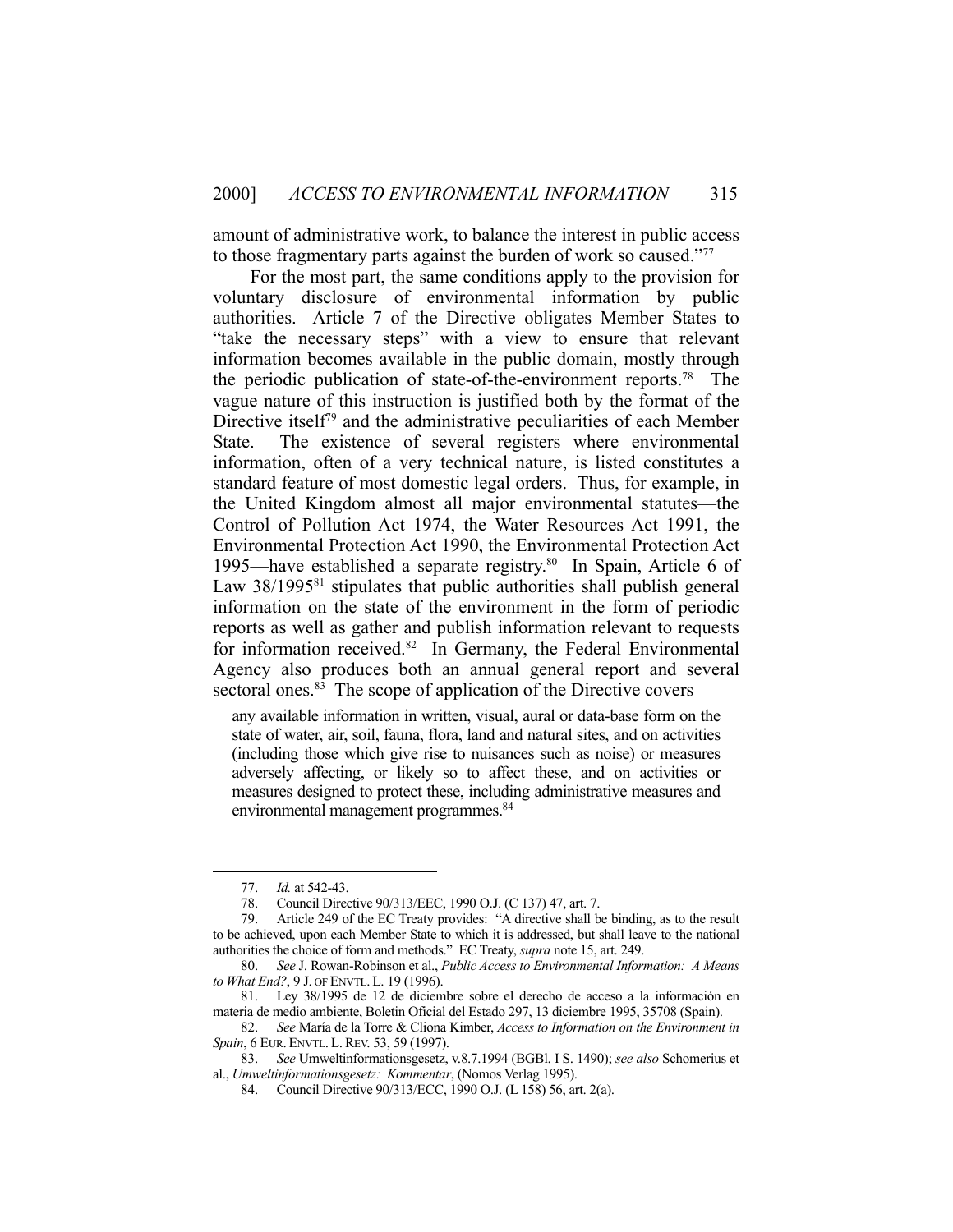In the *Mecklenburg* case, the European Court of Justice had occasion to reiterate the widest possible reading of this already general definition.<sup>85</sup> Affirming that "[t]he wording of the provision makes it clear that the Community legislature intended to make that concept a broad one, embracing both information and activities relating to the state of those aspects,"86 the ECJ proceeded to note that "the use in Article 2(a) of the Directive of the term 'including' indicates that 'administrative measures' is merely an example of the 'activities' or 'measures' covered by the Directive."87

What is even more interesting is the Court's intervention regarding the costs of the provision for environmental information. Both the Directive<sup>88</sup> and the Code of Conduct<sup>89</sup> allow for a "reasonable sum" or "reasonable cost" to be charged to the requesting party, especially if consultation on the spot is not possible and copies of the relevant documentation must be made. The question becomes crucial when the information requested consists of highly technical material, such as a digital map, the reproduction of which involves significant expense. The ECJ made very clear that the general principle of access shall not be frustrated by the imposition of high costs and instructed the Member States to engage in a type of "social dumping":

[T]he term "reasonable" for the purposes of Article 5 of the Directive must be understood as meaning that it does not authorize Member States to pass on to those seeking information the entire amount of the costs, in particular indirect ones, actually incurred for the State budget in conducting an information search.<sup>90</sup>

The Community institutions have themselves opted for a rather moderate fixed amount plus an additional charge for larger documents.91

#### III. INTERNATIONAL ASPIRATIONS

 The most comprehensive way to describe the exact content of the right of access to environmental information in Europe today, as well as its prospects for practical development in the future, is to refer to

 <sup>85.</sup> *See* Case C-321/96, Mecklenburg v. Pinneberg, 1998 E.C.R. I-3809.

 <sup>86.</sup> *Id.* at 3833.

 <sup>87.</sup> *Id*.

 <sup>88.</sup> Council Directive 90/313/ECC, 1989 O.J. (C 137) 47.

 <sup>89.</sup> Code of Conduct 93/730/EC concerning public access to Council and Commission documents, 1993 O.J. (C 340).

 <sup>90.</sup> Case C-217/97, Commission v. Germany, [1999] 3 C.M.L.R. 277, 300.

 <sup>91.</sup> *See* Commission Decision 96/567/ECSC/EC/Euratom, 1996 O.J. (L 247).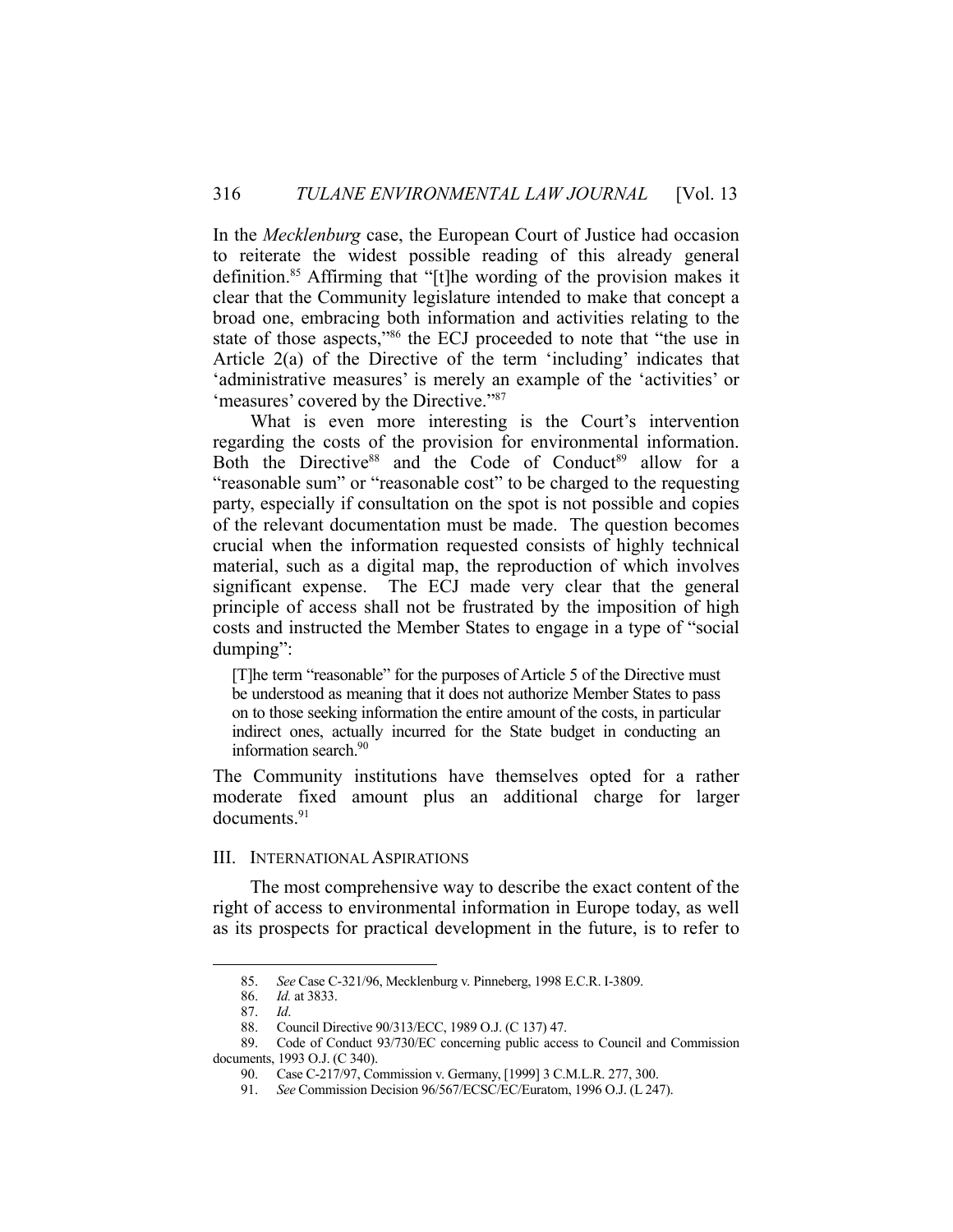the Convention on Access to Information, Public Participation in Decision-Making and Access to Justice in Environmental Matters, signed in Aarhus, Denmark in 1998 by thirty-nine states and the  $EC^{92}$ under the auspices of the United Nations Economic Commission for Europe. $93$  The Aarhus Convention is currently not in force but the signatories affirmed their strong support for it in their first meeting in Chisinau, Republic of Moldova, on April 19-20, 1999.<sup>94</sup> Hopefully, by the end of the year 2000, at least twenty-three states will have ratified the Convention.

 The general format of the Aarhus Convention follows closely both the Code of Conduct and the Directive on access. Once again, information is to be made public upon request, "without an interest having to be stated," preferably in the form requested.<sup>95</sup> Such requests may be refused on a number of grounds, the list of which comprises all instances included in Community legislation.<sup>96</sup> The principle of partial access is also reiterated. $97$  Payment of a "reasonable amount" may again be possible and the public authorities of the contracting parties are further instructed to "make available to applicants a schedule of charges which may be levied, indicating the circumstances in which they may be levied or waived and when the supply of information is conditional on the advance payment of such a charge."98

 The collection and dissemination provisions of the Aarhus Convention seem particularly strong. States parties to the Convention are requested to set up proceedings with a view to ensure an adequate flow of information to public authorities about proposed and existing activities which may significantly affect the environment,<sup>99</sup> so that:

[i]n the event of any imminent threat to human health or the environment, whether caused by human activities or due to natural causes, all information which could enable the public to take measures to prevent or

 <sup>92.</sup> It is of course a typical mixed agreement complete with a rather enthusiastic EC declaration. For a discussion of mixed arguments, see Phoebe N. Okowa, *The European Community and International Environmental Agreements*, 15 Y.B. OF EUR. L. 169-92 (1995).

 <sup>93.</sup> *See* Convention on Access to Information, Public Participation in Decision-Making and Access to Justice in Environmental Matters, *adopted* June 25, 1998, U.N. Doc. ECE/CEP/43 (1998), *available at* (visited June 10, 2000) <http://untreaty.un.org/English/notpubl/notpubl.asp> [hereinafter Aarhus Convention].

 <sup>94.</sup> *See* U.N. ECE, *"Environment for Europe" Process* (visited June 10, 2000) <http://www.unece.org/env/europe/homepage.htm>.

 <sup>95.</sup> Aarhus Convention, *supra* note 93, art. 4(1)(a), (b).

 <sup>96.</sup> *See id.* art. 4(3), (4).

 <sup>97.</sup> *See id.* art. 4(6).

 <sup>98.</sup> *Id.* art. 4(8).

 <sup>99.</sup> *See id.* art. 1(1)(b).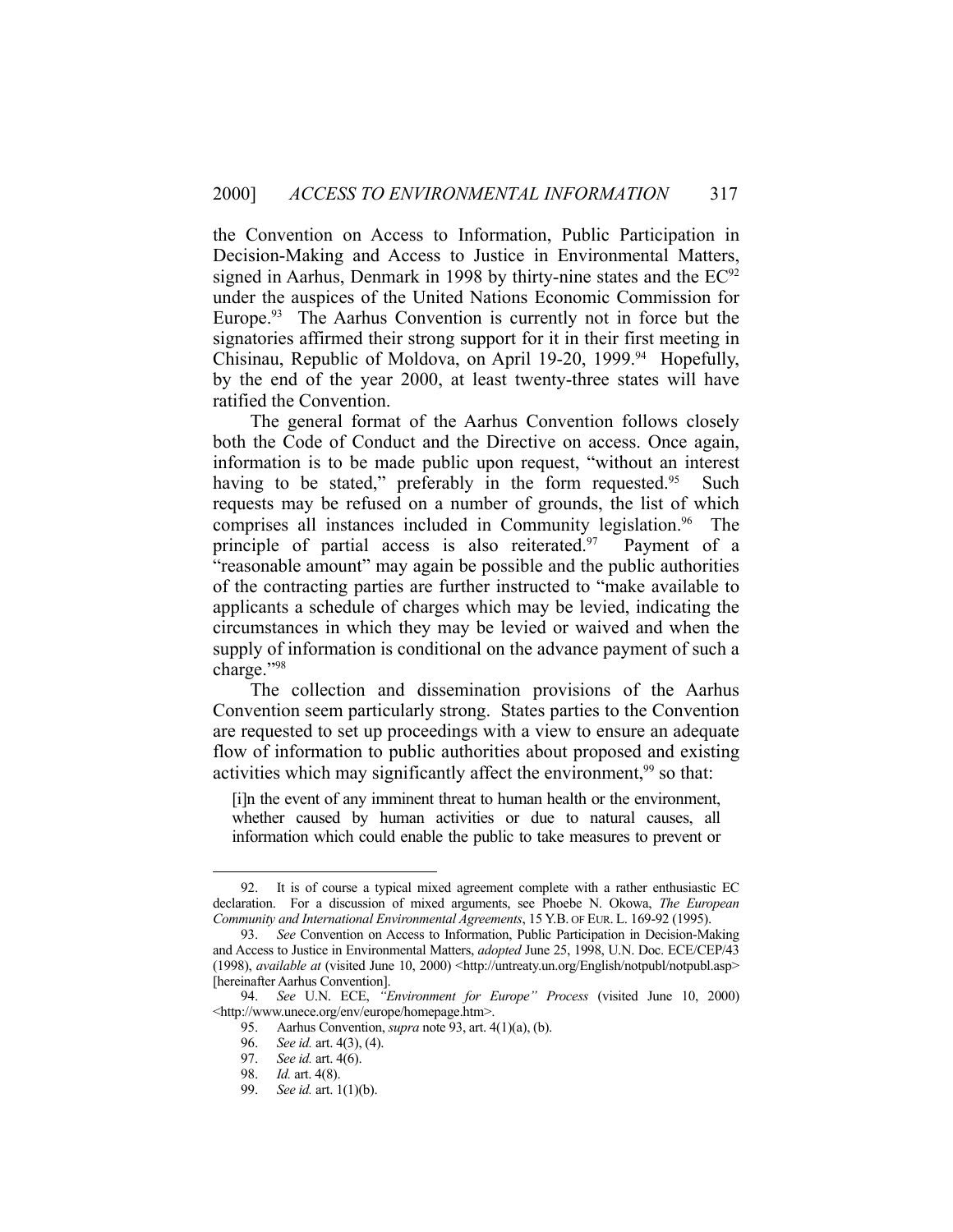mitigate harm arising from the threat and is held by a public authority is disseminated immediately and without delay to members of the public who may be affected.100

This is in fact a very accurate description of the prerequisites for the elaboration of contingency plans within the context of an environmental impact assessment exercise. Non-availability of such information would eventually render impossible the obligation of the source state under Article 7 of Directive 97/11/EC on environmental impact assessment<sup>101</sup> and the 1991 Espoo Convention on Environmental Impact Assessment in a Transboundary Context.102 The Espoo Convention considered the transboundary effects of any project about to be undertaken through consultation with the affected states and their public $103$  and the exchange of information.

 Indeed, the close interdependence between the environmental impact assessment procedure and the general principle of access to environmental legislation cannot be underestimated. More often than not, the accusation against incomplete environmental impact assessment arrangements is that they are restricted to a simple exchange of environmental information. In effect, all procedural obligations in the context of environmental law both presuppose and entail such an exchange.<sup>104</sup>

 The dissemination of the information collected is also subject to detailed provisions. The contracting parties have undertaken the obligation to progressively set up electronic databases, easily accessible to the public through public telecommunications networks, which would include: regular national reports on the state of the environment; texts of legislation on or relating to the environment; policies, plans, and programs related to the environment as appropriate, as well as environmental agreements; and any other

 <sup>100.</sup> *Id.* art. 5(1)(c).

 <sup>101. 1997</sup> O.J. (L 73) 5, *revised* Council Directive 85/337/EEC, 1985 O.J. (L 175)40. *See generally* W.R. Sheate, *The Environmental Impact Assessment Amendment Directive 97/11/EC— A Small Step Forward?*, 6 EUR. ENVTL. L. REV. 235 (1997) (arguing that the amendment falls short of bringing the necessary changes).

 <sup>102.</sup> *See* Convention on Environmental Impact Assessment in a Transboundary Context, Feb. 25, 1991, 30 I.L.M. 800 (1991) [hereinafter Espoo Convention] (concluded under the auspices of the U.N. Economic Commission for Europe with the participation of both Member States and the Community).

 <sup>103.</sup> *See id.* art. 2(6) (requiring the state of origin to allow public participation for nationals of the affected state on the same terms as those accorded to its own nationals).

 <sup>104.</sup> *See* Phoebe N. Okowa, *Procedural Obligations in International Environmental Agreements*, 1996 BRIT.Y.B. OF INT'L L. 275.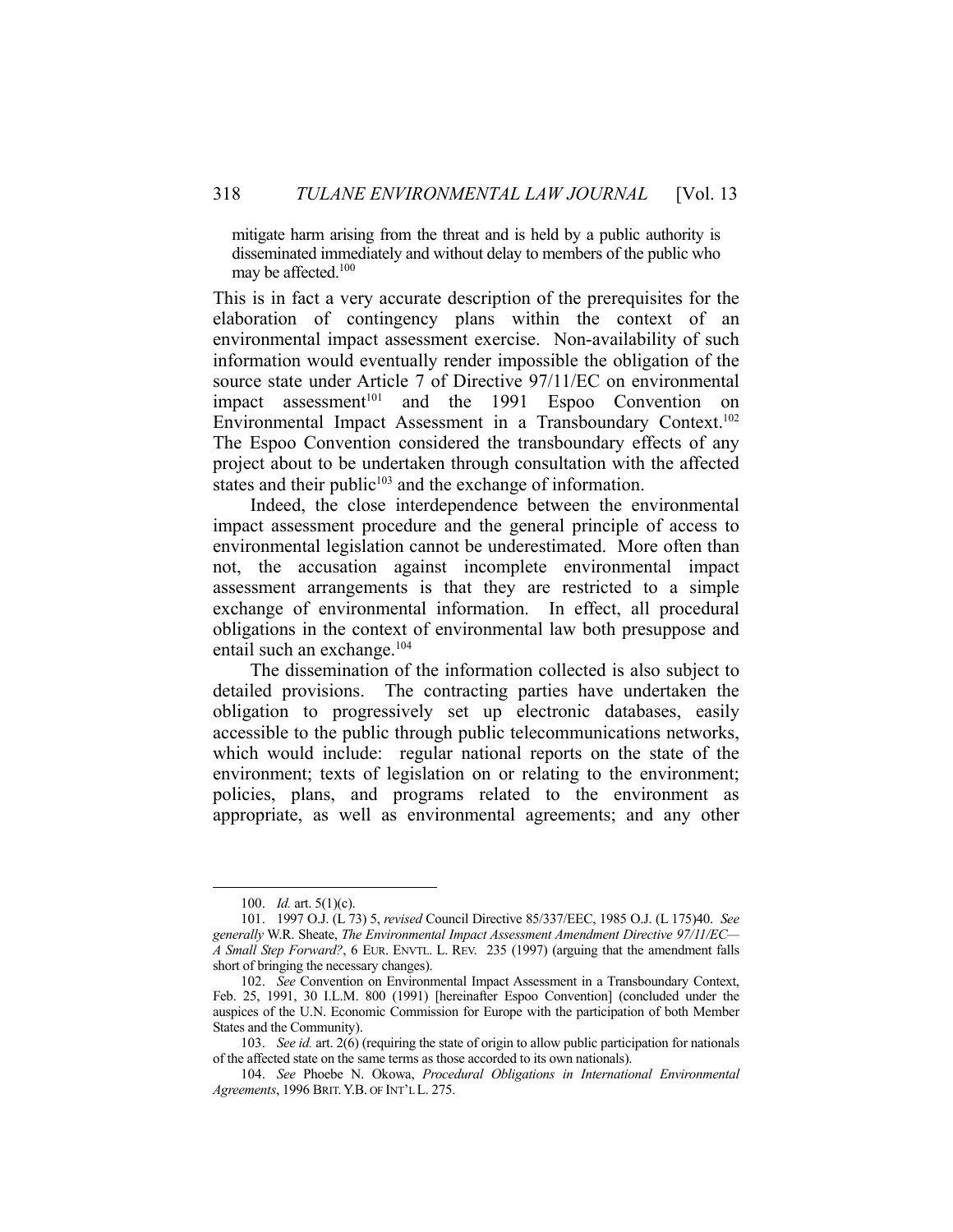information that would facilitate the application of national law in the implementation of the Convention.<sup>105</sup>

 Eventually, this wealth of information should be collated with a view for each party

to establish progressively, taking into account international processes where appropriate, a coherent, nationwide system of pollution inventories or registers on a structured, computerized and publicly accessible database compiled through standardized reporting. Such a system may include inputs, releases and transfers of a specified range of substances and products, including water, energy and resource use, from a specified range of activities to environmental media and to on-site and off-site treatment and disposal sites.106

This Article of the Aarhus Convention sounds much more impressive than it actually is, however. Most European states have already made significant progress towards the establishment of these mechanisms of data gathering and information dissemination; the remainder of the relevant obligations are drafted in fairly innocuous language (i.e., "shall take steps to establish progressively").<sup>107</sup> The value of their inclusion in a conventional document of this kind rests in the harmonization of divergent national practices. An educational purpose, especially in the case of the new democracies in eastern Europe, should not be overlooked either.

 The most characteristic example of the realities that creep into an otherwise triumphant document is the role accorded to nongovernmental organizations. Information shall be made available to the "public," which is defined for the purposes of the Aarhus Convention as "one or more natural and legal persons, and, *in accordance with national legislation or practice*, their associations, organizations or groups."<sup>108</sup> Moreover, the meaning of "public Moreover, the meaning of "public concerned," the participation of which to the decision-making process is thus safeguarded, is defined as "the public affected or likely to be affected by, or having an interest in, the environmental decisionmaking; for the purposes of this definition, non-governmental organizations promoting environmental protection and *meeting any requirements under national law* shall be deemed to have an interest."109 In other words, the Aarhus Convention does not accord to

 <sup>105.</sup> *See* Aarhus Convention, *supra* note 93, art. 5(3).

 <sup>106.</sup> *Id.* art. 5(9).

 <sup>107.</sup> *Id.*; *see also* Katy Brady, *Aarhus Convention Signed*, 28 ENVTL. POL'Y & L*.* 171, 189 n.22 (1998).

 <sup>108.</sup> Aarhus Convention, *supra* note 93, art. 2(4) (emphasis added).

 <sup>109.</sup> *Id.* art. 2(5) (emphasis added).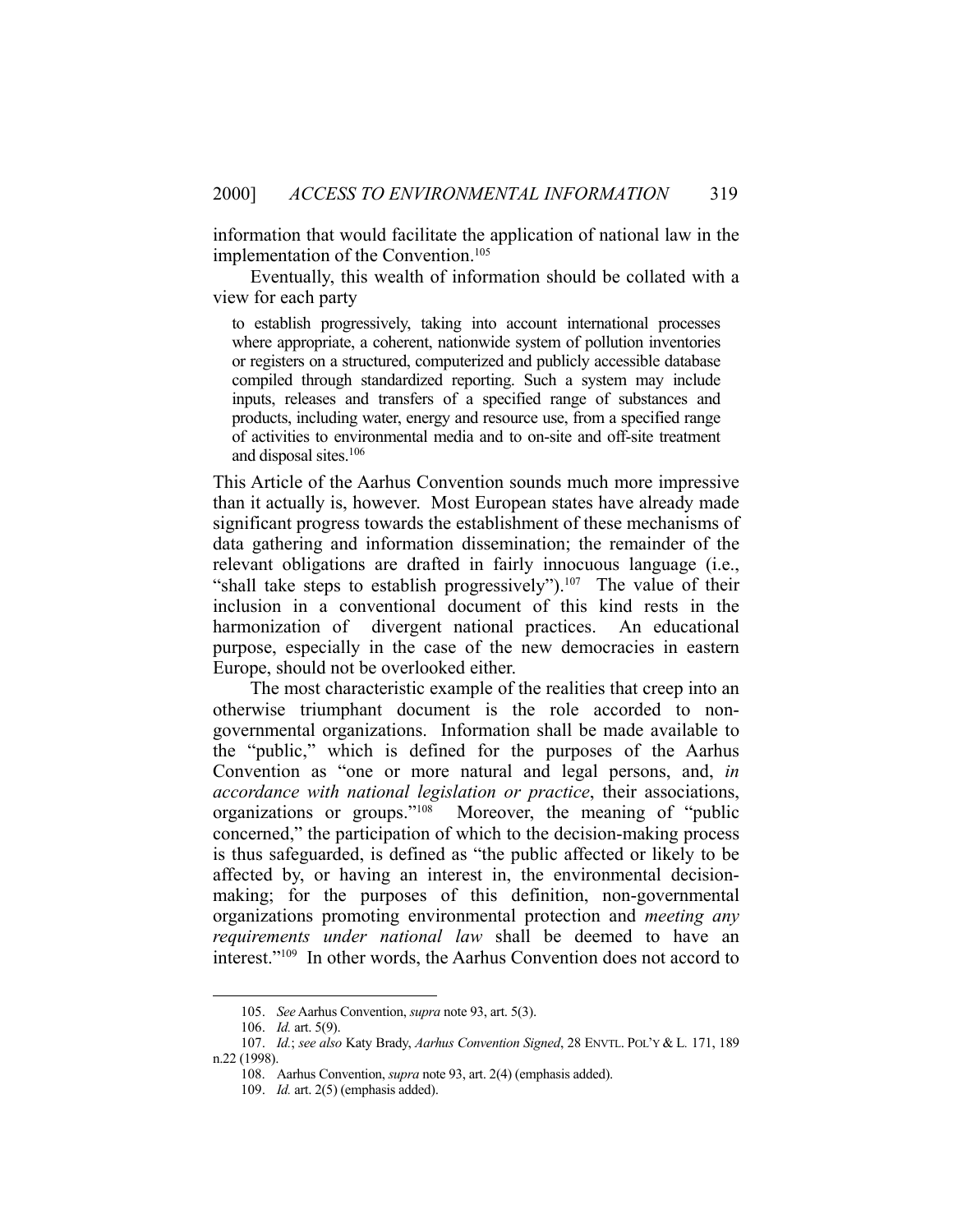non-governmental organizations rights and obligations, most of all *locus standi* in environmental public litigation,<sup>110</sup> if they do not already enjoy such privileges under the national legislation of the contracting parties. At most, the Convention shows a preference for such action, although demurely described in paragraph 4 of Article 3: "Each party shall provide for *appropriate* recognition of and support to associations, organizations or groups promoting environmental protection and ensure that its national legal system is consistent with this obligation."111

 The limits of such recognition and support may be evidenced in the practices of the EC. Whereas the portals of the European Court of Justice are securely closed to non-governmental organizations and other third parties with no "direct and individual concern" over environmental affairs, the institutions are setting up Community action programs with a view to promote the activities of nongovernmental organizations.112 Within the framework of this program, financial assistance will be provided "for activities which are of Community interest, contribute significantly to the further development and implementation of Community environmental policy and legislation and meet the principles underlying the fifth action programme."113 One must presume that declarations of intent operate on a different level than the realities of implementation.

## IV. AFUNDAMENTAL RIGHT OF ACCESS TO ENVIRONMENTAL **INFORMATION**

 The positive attitude of the European Court of Justice towards the expansion of the scope of access to environmental information and the attempt to export the basic protective infrastructure to the "near abroad" of the European Union tend to obscure the fact that the right of access to information, and environmental information in particular, rests on a precarious basis. Belatedly included in the Treaty of Amsterdam, the provision of Article 255 of the EC Treaty establishes a fairly limited right of access to administrative documentation.<sup>114</sup> Prior to Article 255, the right to information was

 <sup>110.</sup> *See id*. art. 9.

 <sup>111.</sup> *Id*. art. 3(4) (emphasis added).

 <sup>112.</sup> *See* Council Decision 97/872/EC, art. 2(2) (1997), *reprinted in* 7 EUR. ENVTL. L. REV. 62 (1998) (establishing a Community action program promoting non-governmental organizations (NGOs) primarily active in the field of environmental protection).

 <sup>113.</sup> *Id.*

 <sup>114.</sup> *See* EC Treaty, *supra* note 15, art. 255.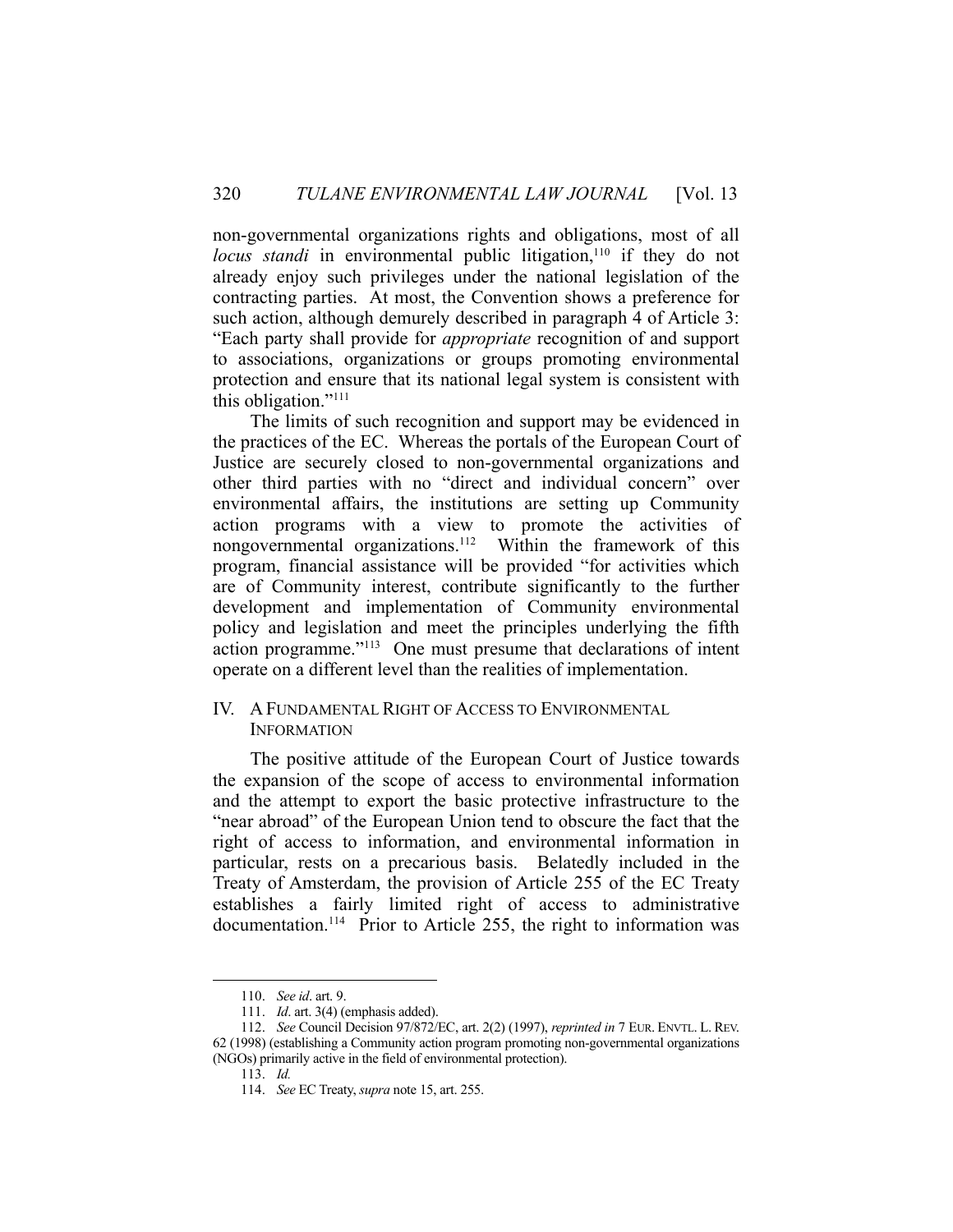clearly not enshrined within the Community legal order.<sup>115</sup> Nor is it realistic to believe that such a right would be further safeguarded in the Rules of Procedure which the controlled institutions are expected to produce—after all, who would control the controllers?

 In the absence of a strong, explicit stipulation of the right in the founding treaties, redress may be sought through appeal to the fundamental principles of the Community legal order, as set out in Article 6 of the TEU:

1. The Union is founded on the principles of liberty, democracy, respect for human rights and fundamental freedoms, and the rule of law, principles which are common to the Member States.

2. The Union shall respect fundamental rights, as guaranteed by the European Convention for the Protection of Human Rights and Fundamental Freedoms signed in Rome on 4 November 1950 and as they result from the constitutional traditions common to the Member States, as general principles of Community law.116

 Having established the connection between these self-contained yet interlinked legal regimes, $117$  it is necessary to explore the parameters of the fundamental human right of access to information.

#### *A. Two Complementary Worlds*

 Once the Strasbourg *acquis* has been thus incorporated within the Community legal order,<sup>118</sup> the two institutions, the European Court of Human Rights in Strasbourg and the European Court of Justice in Luxembourg may refer freely to each other's jurisprudence.<sup>119</sup> So far,

 <sup>115.</sup> *See* Frédérique Lafay, *L'accès aux documents du Conseil de l'Union: contribution à une problématique de la transparence en droit communautaire*, 33 REVUE TRIMESTRIELLE DE DROIT EUROPÉEN 37 (1997); Patrick Wachsmann, *Les Droits de l'Homme*, 33 REVUE TRIMESTRIELLE DE DROIT EUROPÉENNE 883, 901 (1997).

 <sup>116.</sup> TEU, *supra* note 9, art. 6(1), (2).

 <sup>117.</sup> *See* Bruno Simma, *Self-Contained Regimes*, 16 NETH. Y.B. OF INT'L L. 111, 123 (1985).

 <sup>118.</sup> The Court itself opposed the accession of the Community to the European Convention of Human Rights, thus putting an end to a raging debate. *See* Giorgio Gaja, *Opinion 2/94, Accession by the Community to the European Convention for the Protection of Human Rights and Fundamental Freedoms*, 33 COMMON MKT. L. REV. 973 (1996); *see also* A.G. Toth, *The European Union and Human Rights: The Way Forward*, 34 COMMON MKT. L. REV. 491 (1997) (examining options open to the Community after the Court of Justice's Opinion 2/94 on accession to the European Convention on Human Rights).

 <sup>119.</sup> The European Convention on Human Rights (ECHR) was adopted on November 4, 1950, and came into force on September 3, 1953. Convention for the Protection of Human Rights and Fundamental Freedoms, Nov. 4, 1950, 213 U.N.T.S. 221 [hereinafter ECHR]. At the same time, on April 18, 1951, the European Coal and Steel Community was established. All members of the European Communities were already members of the Council of Europe and bound by the ECHR. Originally the ECHR established a two-tiered system of judicial review, whereby individual applicants could bring a claim for breach of the Convention against a state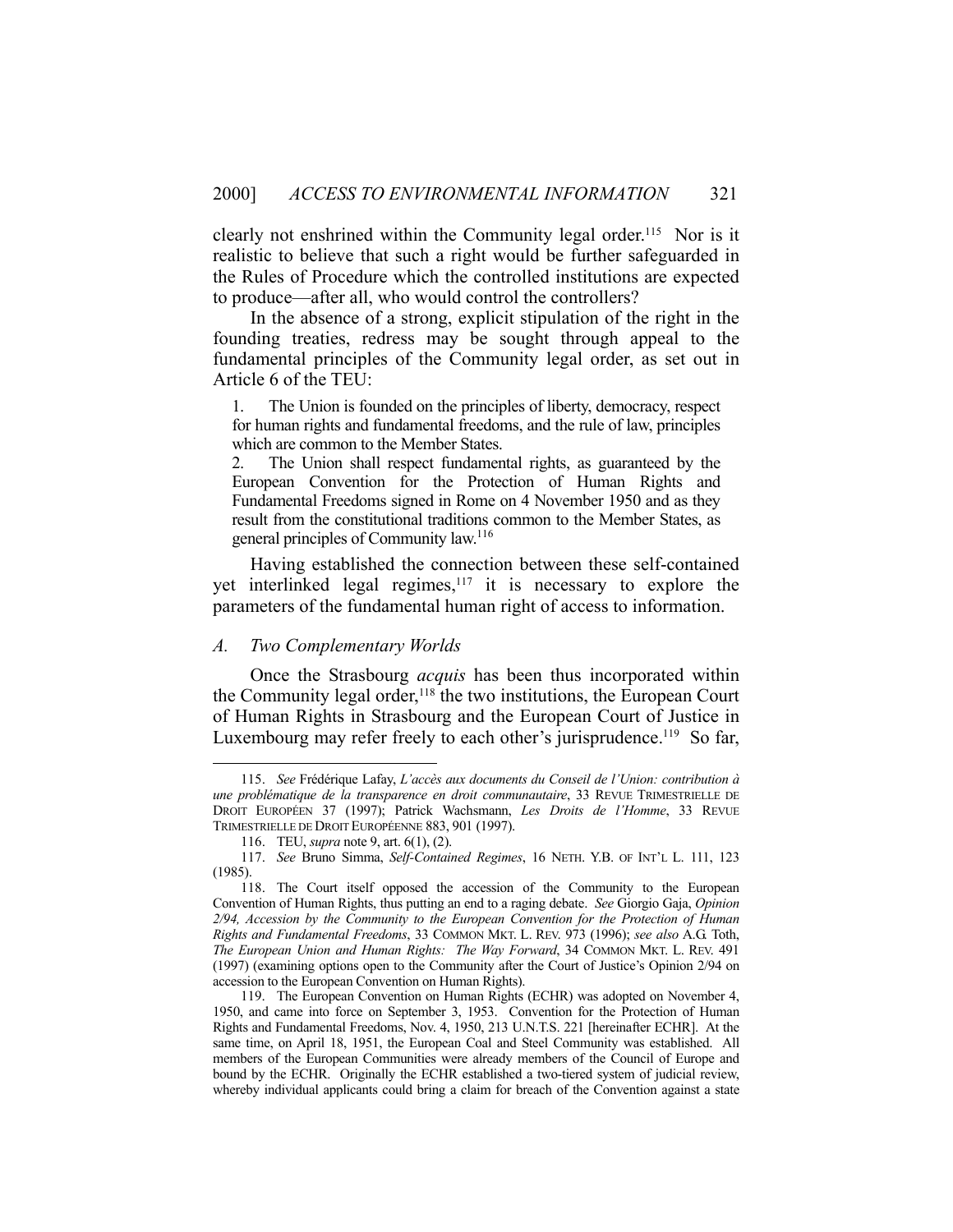the European Court of Human Rights has refused to review Community actions because it considers the protection accorded under Community law to be equivalent to that granted under the European Convention for the Protection of Human Rights and Fundamental Freedoms, commonly known as the European Convention on Human Rights (ECHR).<sup>120</sup> On the other hand, the Court declared, in *Matthews v. United Kingdom*:

 The Convention does not exclude the transfer of competences to international organisations provided that Convention rights continue to be "secured." Member States' responsibility therefore continues even after such a transfer. . . .

 The United Kingdom, together with all the other parties to the Maastricht Treaty, is responsible *ratione materiae* under Article 1 of the Convention  $\dots$  for the consequences of that Treaty.<sup>121</sup>

However, in view of the existence of a Community system of judicial control, the European Court of Human Rights seemed inclined to adhere to its previous line of thought, $122$  according to which the Member States cannot be held collectively and individually responsible for acts of another legal entity, namely the Community.123

 On the other hand, the ECJ reviews regularly whether specific Community acts conform to ECHR provisions, using the Strasbourg

party that had consented to this procedure, first before the European Commission on Human Rights and on a second level of adjudication before the European Court of Human Rights. A major reshuffle, through Protocol 11 to the ECHR, which abolished the Commission and made an individual appeal incumbent upon states parties, created the present system of a unique judicial instance, the European Court of Human Rights. *See* 213 U.N.T.S. 221, *amended by* Protocol 11 to the European Convention on Human Rights, May 11, 1994, 33 I.L.M. 943; *see also* H.G. Schermers, *The Eleventh Protocol to the European Convention on Human Rights*, 19 EUR. L. REV. 367-84 (1994); Olivier de Shutter, *La Nouvelle Cour Européenne des Droits de l'Homme*, *in*  CAHIERS DE DROIT EUROPEEN 319-52 (1998).

 <sup>120.</sup> *See* M & Co. v. Germany, 64 Eur. Comm'n H.R. Dec. & Rep. 138 (1990). For instance, the European Court of Human Rights, in examining whether the extraordinary lengthy proceedings before the Greek courts and the European Court of Justice exceeded the "reasonable time" provided for in Article 6 of the ECHR, refused to take into consideration the two years and eight months the case was pending in Luxembourg, which would have adversely effected the preliminary rulings system instituted by Article 234 of the EC Treaty. *See* Pafitis v. Greece, 27 Eur. H.R. Rep. 566 (1998); *see also* H.G. Schermers, *Matthews v. United Kingdom*, *judgment of 18 February 1999*, 36 COMMON MKT. L.REV. 673, 674-75 (1999).

 <sup>121.</sup> Matthews v. U.K., 28 Eur. H.R. Rep. 361, 396 (1999).

 <sup>122.</sup> *See* P. PESCATORE, LA COUR DE JUSTICE DES COMMUNAUTES ET LA CONVENTION EUROPEENNE DES DROITS DE L'HOMME, PROTECTING HUMAN RIGHTS: THE EUROPEAN DIMENSION, ESSAYS IN HONOUR OF G.J. WIARDA, 448 (1998). *But see* Catherine Turner, *Human Rights Protection in the European Community: Resolving Conflict and Overlap Between the European Court of Justice and the European Court of Human Rights*, 5 EUR. PUB. L. 453, 460 (1999).

 <sup>123.</sup> *See* Confédération Française Démocratique du Travail v. European Communities, 13 Eur. Comm'n H.R. Dec. & Rep. 231 (1978); *M & Co.*, 64 Eur. Comm'n H.R. Dec. & Rep. 138 (1990).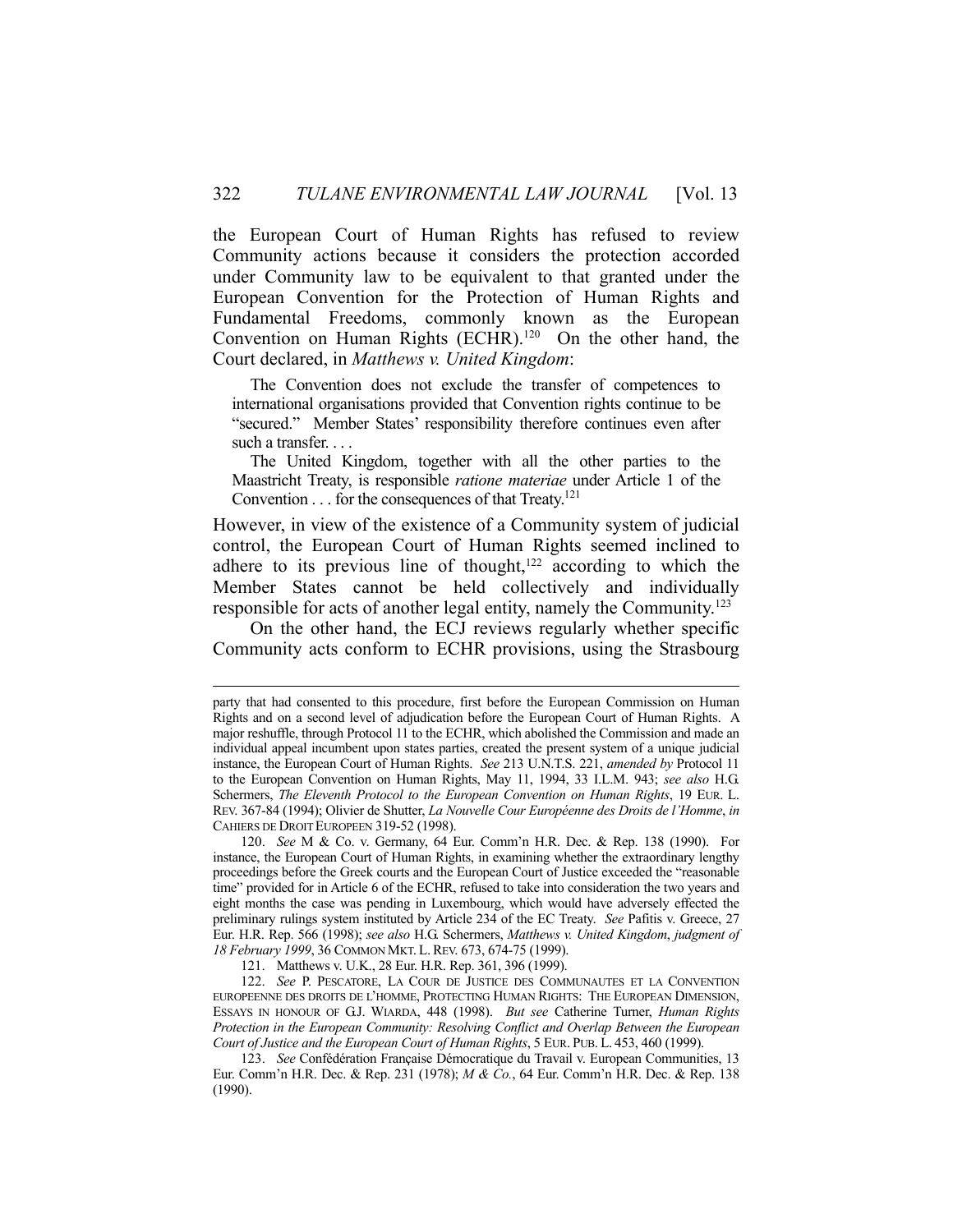jurisprudence as guidance.124 In the *van der Wal* case, the ECJ reviewed the exceptions stipulated in Article 4 of the Code of Conduct attached to Decision 94/90 on public access to Commission documents, especially those referring to the conduct of court proceedings.125 The Court linked the confidentiality of documentation held by judicial authorities to the right of every person to a fair hearing by an independent tribunal, the latter defined as an institution enjoying procedural autonomy.126

## *B. A Fundamental Right of Access to Environmental Information?*

 The right of access to information is considered an aspect of the right to freedom of expression, guaranteed under Article 10 of the ECHR,<sup>127</sup> and is directly linked to the democratic ideal.<sup>128</sup> The basic premise that democratic decision-making cannot be achieved without adequate information being available to the public, which lies in the heart of the Community regulation of access to information, is expressly acknowledged by the Strasbourg organs: "Considering the importance to the public in a democratic society of adequate information on public issues . . . everyone shall have the right to obtain, on request, information held by public authorities."129

 Such a right does not necessarily mean that a citizen may obtain unlimited access to all administrative documentation. In the case of Leander v. Sweden,<sup>130</sup> the European Court of Human Rights held that Article 10 did not provide the applicant with the right of access to confidential government files, even though it was on the basis of such

 <sup>124.</sup> *See generally* Florence Zampini, *Convention européenne des droits de l'homme et droit communautaire de la concurrence*, 432 REVUE DU MARCHÉ COMMUN ET DE L'UNION EUROPÉENNE 628 (1999).

 <sup>125.</sup> van der Wal v. Commission, 1998 E.C.R. II-545, 565.

 <sup>126.</sup> *See id.*

 <sup>127.</sup> *See* ECHR, *supra* note 119, art. 10 ("Everyone has the right to freedom of expression. This right shall include freedom to hold opinions and to receive and impart information and ideas without interference by public authority and regardless of frontiers."). Similar is the formulation of the same right under both the 1948 Universal Declaration of Human Rights and the 1966 International Covenant on Civil and Political Rights, which nevertheless refer to the "freedom to *seek*, receive and impart information." Universal Declaration of Human Rights, G.A. Res. 217A, U.N. GAOR, 3d Sess., art. 19, at 71, U.N. Doc. A/810 (1948) (emphasis added); *see also* G. Malinverni, *Freedom of Information in the European Convention on Human Rights and in the International Covenant on Civil and Political Rights*, 3 HUM.RTS. L.J. 443 *(*1983).

 <sup>128.</sup> *See* Martin Bullinger, *Freedom of Expression and Information: An Essential Element of Democracy*, 28 GERMAN Y.B. OF INT'L L. 88 (1985).

 <sup>129.</sup> Recommendation No. R (81) 19 of the Committee of Ministers on the Access of Information Held by Public Authorities, Comm. of Ministers, app., at 7, Doc. No. H (82) 1 (1981).

 <sup>130. 116</sup> Eur. Ct. H.R. (Ser. A.) (1987), 9 Eur. H.R. Rep. 433 (1987).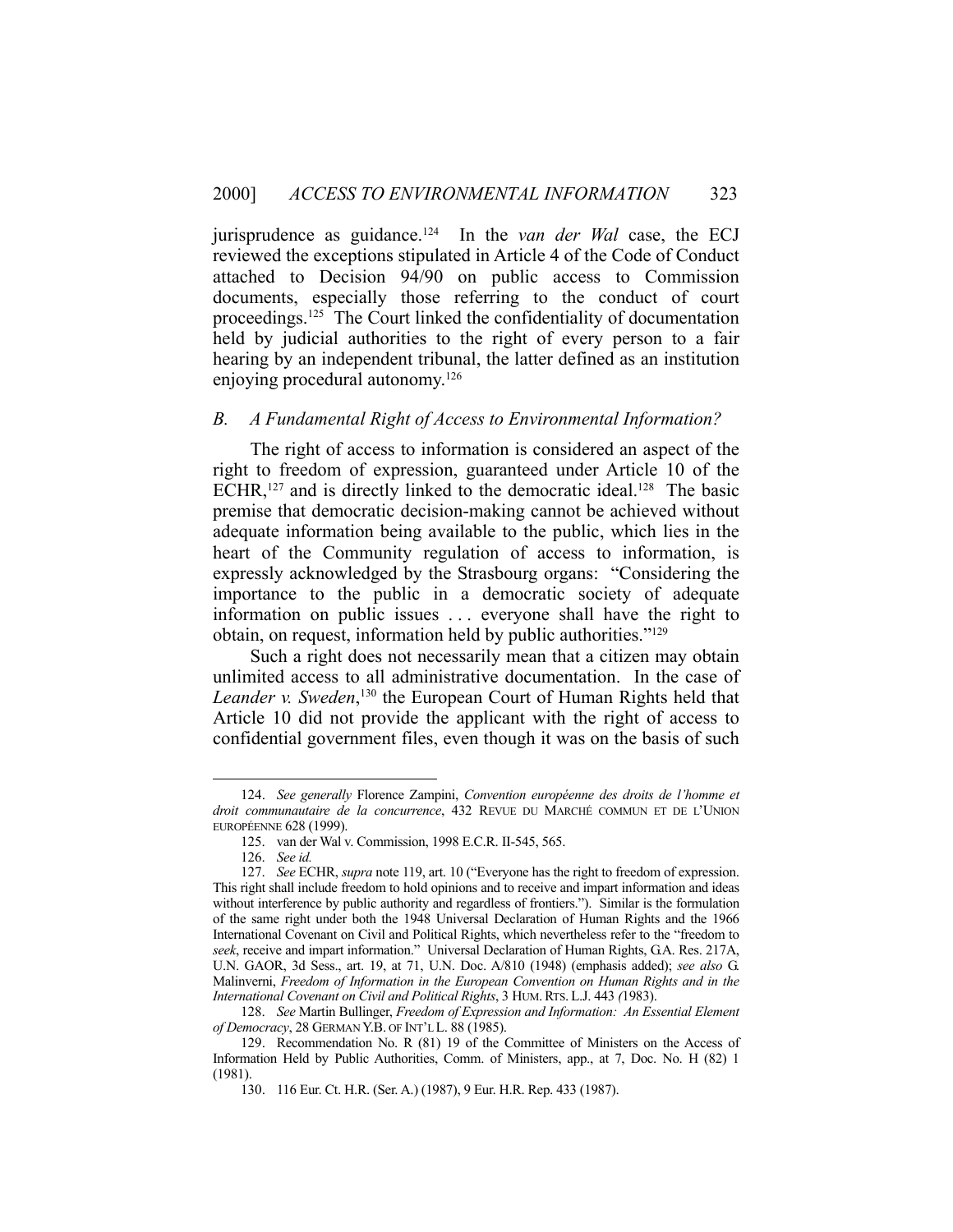documentation that the applicant was denied a job at a naval base.<sup>131</sup> The underlying assumption was that Article 10 of the ECHR imposes on the state a duty not to obstruct access to information which is already available under the precepts of domestic legislation; it does not create an obligation to make such information available.132 The European Commission on Human Rights further elaborated on this point in *Clavel v. Switzerland*, 133 where it held that Article 10 did not confer a right of access to the land register of a commune since the register was not a generally accessible source under Swiss law.134 The European Court of Human Rights, however, has proceeded in other cases to review whether the conditions under which domestic law grants access to administrative documentation might interfere with the right of public access to information.<sup>135</sup> In other words, the legislator may impose only such restrictions

as are prescribed by law and are necessary in a democratic society, in the interests of national security, territorial integrity or public safety, for the prevention of disorder or crime, for the protection of health or morals, for the protection of the reputation or rights of others, for preventing the disclosure of information received in confidence, or for maintaining the authority and impartiality of the judiciary.136

Therefore, the Strasbourg jurisprudence follows closely the general guidelines of Community provisions on access to information. It has certainly maintained the emphasis on an open system of access to information, with exceptions narrowly construed, as a *sine qua non* to the existence and proper functioning of democracy.<sup>137</sup> It has been hesitant, however, in expanding the scope of the protected right towards a more pro-active stance than the traditional first-generation approach of state nonintervention with fundamental rights. The question naturally arises whether this attitude of abstention would suffice for the effective safeguard of newly arising human rights, such as a right to a decent environment.

 Both the European Commission on Human Rights and the European Court of Human Rights had occasion to address the matter

 <sup>131.</sup> *See id.*

 <sup>132.</sup> *See id.*

 <sup>133.</sup> App. No. 11854/85. Eur. Comm'n. H.R. Dec & Rep. (1987), *available at* (visited on June 10, 2000) <http://www.dhcour.coe.fr/hudoc>.

 <sup>134.</sup> *See id.*

 <sup>135.</sup> *See* X. v. Austria, App. No. 10392/83, 56 Eur. Comm'n H.R. Dec. & Rep. 13 (1988).

 <sup>136.</sup> ECHR, *supra* note 119, art. 10(2).

 <sup>137.</sup> *See* Michael O'Neill, *The Right of Access to Community-Held Documentation as a General Principle of EC Law*, 4 EUR. PUB. L. 403, 418-25 (1998).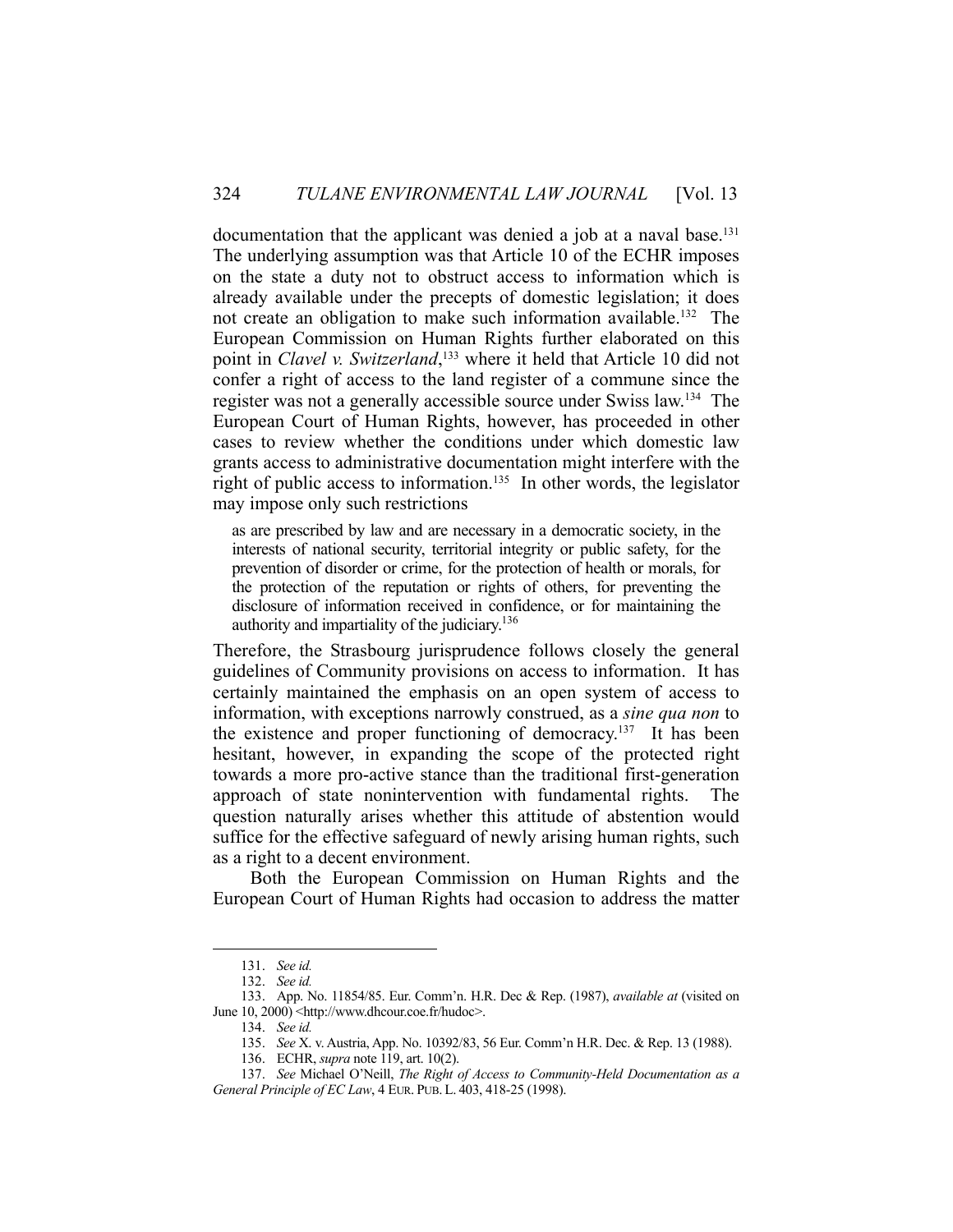in the case of *Anna Maria Guerra and 39 Others v. Italy.*138 The applicants lived in the community of Manfredonia, Foggia, within the vicinity of a chemical plant.139 Under Directive 82/501/EEC on risk of major accidents (the "Seveso" Directive),<sup>140</sup> Member States are obligated to inform the population at regular intervals of the risk imposed by the continued operation of such plants and of the security measures that have been adopted. Citizens are also to be informed of the existing contingency plans and precautionary measures that they must follow in case of emergency.<sup>141</sup> No such information was ever produced and made available to the applicants, although the plant ultimately ceased producing chemical material.<sup>142</sup>

 The situation did not involve information held by the authorities but kept confidential, which would trigger the affirmation of a right of access as per the constant case law of the European Court of Human Rights.143 Rather, the applicants wanted to see a positive act on behalf of the state, a campaign of information for the local population about the risks incurred by the operation of the plant in their vicinity and proposed methods of redress in case of an emergency.144 The European Commission on Human Rights concurred in accepting that, although the previous jurisprudence of the Court imposed upon the states "essentially" a negative obligation of non-interference with the free exchange of information,<sup>145</sup> nothing in Article 10 of the ECHR excluded *a priori* the existence, under specific conditions, of positive obligations undertaken by the state with a view to safeguard the right to receive information.<sup>146</sup> The ultimate aim of such a formulation would be to safeguard a right to a clean environment, through the expansion of the right to information.

 The ECHR, contrary to the inter-American system of human rights, $147$  does not include a specific right to a clean environment. $148$ 

 <sup>138.</sup> App. No. 14967/89, 26 Eur. H.R. Rep. 357 (1998)(Eur. Ct. of H.R.).

 <sup>139.</sup> *See id* at 362.

 <sup>140. 1982</sup> O.J. (L 230) 1. Yet again, the two legal orders get intermingled, even indirectly.

 <sup>141.</sup> *See id.*

 <sup>142.</sup> *See Guerra*, 26 Eur. H.R. Rep. at 362-63.

 <sup>143.</sup> *See id.* at 381 (citing Observer and Guardian v. U.K., App. No. 13585/88, 14 Eur. H.R. Rep. (ser. B) at 153 (1991) (Eur. Ct. of H.R.); Thorgeir Thorgeirson v. Iceland, App. No. 13778/88, 14 Eur. H.R. Rep. (ser. A) 843, 865 (1992) (Eur. Ct. of H.R.).

 <sup>144.</sup> *See Guerra*, 26 Eur. H.R. Rep. at 381.

 <sup>145.</sup> *See id*.

 <sup>146.</sup> *See id*. (citing the decision by the European Commission on Human Rights of June 29, 1996).

 <sup>147.</sup> *See* Additional Protocol to the Inter-American Convention on Economic, Social and Cultural Rights, Nov. 14, 1988, 28 I.L.M. 156; A.A. Candado Trindade, *La protection des droits économiques, sociaux et culturels. Évolution et tendances particulièrement à l'échelle régionale*, REVUE GÉNÉRALE DE DROIT INTERNATIONAL PUBLIC 913 (1990).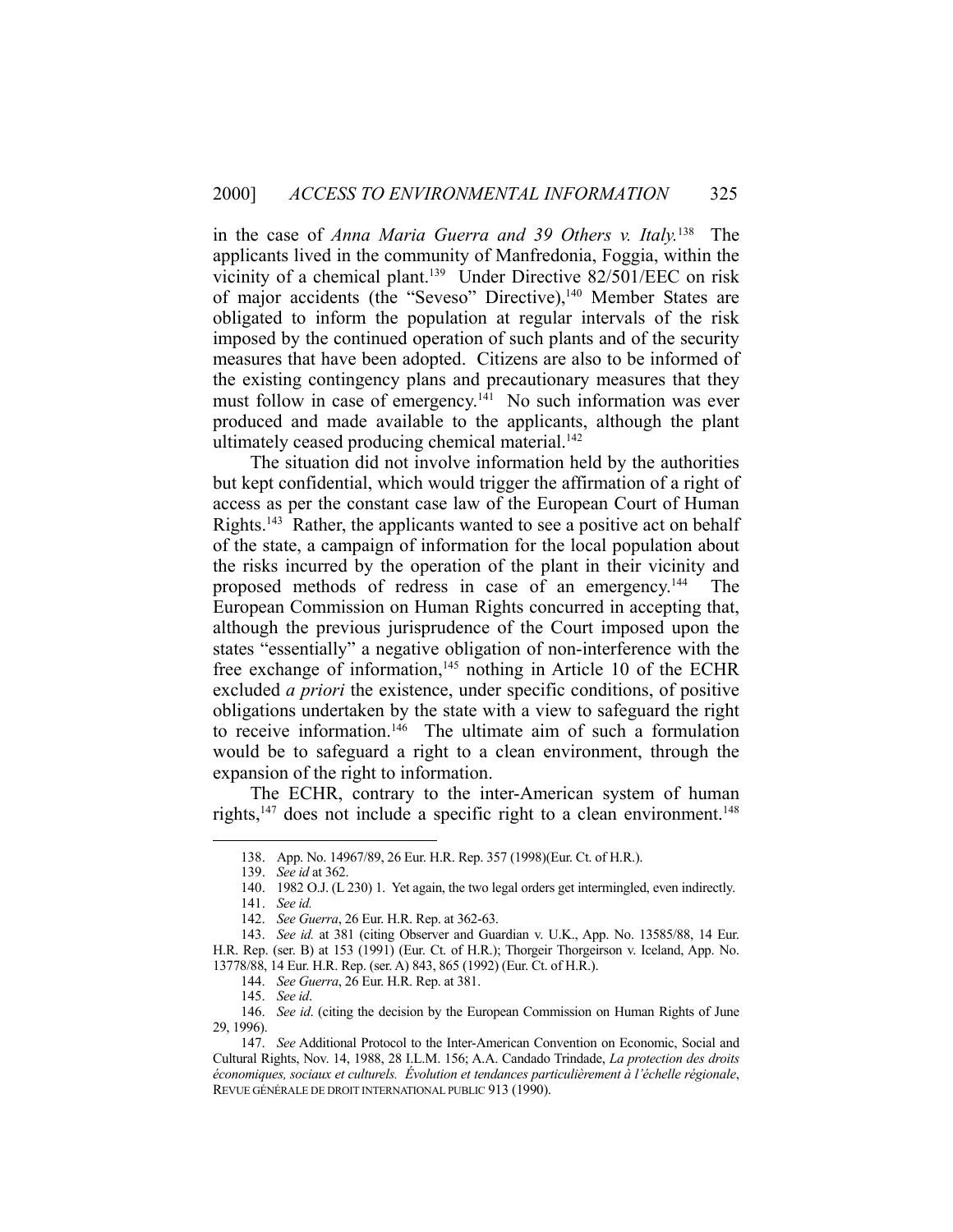However, it has become evident, in the evolving case law of both the European Commission on Human Rights and the European Court of Human Rights, that there are sufficient conventional tools to provide for the protection of the environment;<sup>149</sup> among them are the right to life under Article 2, the right to privacy and family life under Article 10, and the right to property under Article 1 of the First Protocol to the ECHR. Thus, in *López Ostra v. Spain*, the European Court of Human Rights held that the continuous emissions of noise and odor from several tanneries and a water purification plant in the vicinity constituted a nuisance infringing the sanctity of the applicant's home, privacy, and family life; consequently a breach of Article 10 of the ECHR was upheld.150 In the circumstances of the *Guerra* case, the Court considered it politic to avoid any repercussions on the right of the media to seek information that might ensue from a less restrictive reading of Article 10, and preferred to grant relief on the basis of the right to a family life under Article 8.151

 The European Court of Human Rights clearly linked the right to environmental information with the wish of the applicants to address doubts and queries that might eventually affect the integrity of their family life. It was not the first time that recourse was made to this argument. For example, in the case of *McGinley & Egan v. United*  Kingdom,<sup>152</sup> the Court held that the applicants had a right to certain documents regarding nuclear testing on Christmas Island in the 1950s, as their continued anxiety about the degree of exposure they might have sustained at that time presented a link sufficiently close "to their private and family lives within the meaning of Article  $8.^{\prime\prime}153$ essence, what the European Court of Human Rights chose to do in the *Guerra* case was not to restrict the right to information under Article 10 of the ECHR, but rather to extend the scope of application of Article 8, making the obligation to provide environmental information an essential parameter of the right to privacy and family life.154 The

 <sup>148.</sup> *See* X & Y v. F.R.G., 5 Eur. Comm'n H.R. Dec. & Rep. 161 (1976).

 <sup>149.</sup> *See* F. Sudre, *La protection du droit à l'environnement par la Convention européenne des droits de l'homme*, LA COMMUNAUTE EUROPEENNE ET L'ENVIRONNEMENT, LA DOCUMENTATION FRANÇAISE 212-13 (J.C. Maselet ed., 1997).

 <sup>150. 20</sup> Eur. H.R. Rep. 277 (1995).

 <sup>151.</sup> *See* G. Cohen-Jonathan, *Article 10*, LA CONVENTION EUROPÉENNE DES DROITS DE L'HOMME. COMMENTAIRE ARTICLE PAR ARTICLE 373-74 (C.E. Pettiti, E. Decaux & P.H. Imbert eds., 1995); *see also* Richard Desgagné, *Integrating Environmental Values Into the European Convention on Human Rights*, 89 AM.J.INT'L L. 263, 288-90 (1995).

 <sup>152. 27</sup> Eur. H.R. Rep. 1, 44 (1998).

 <sup>153.</sup> *Id*.

 <sup>154.</sup> *See* Sandrine Maljean-Dubois, *La Convention européenne des droits de l'homme et le droit à l'information en matière d'environnement. A propos de l'arrêt rendu par la CEDH le 19*